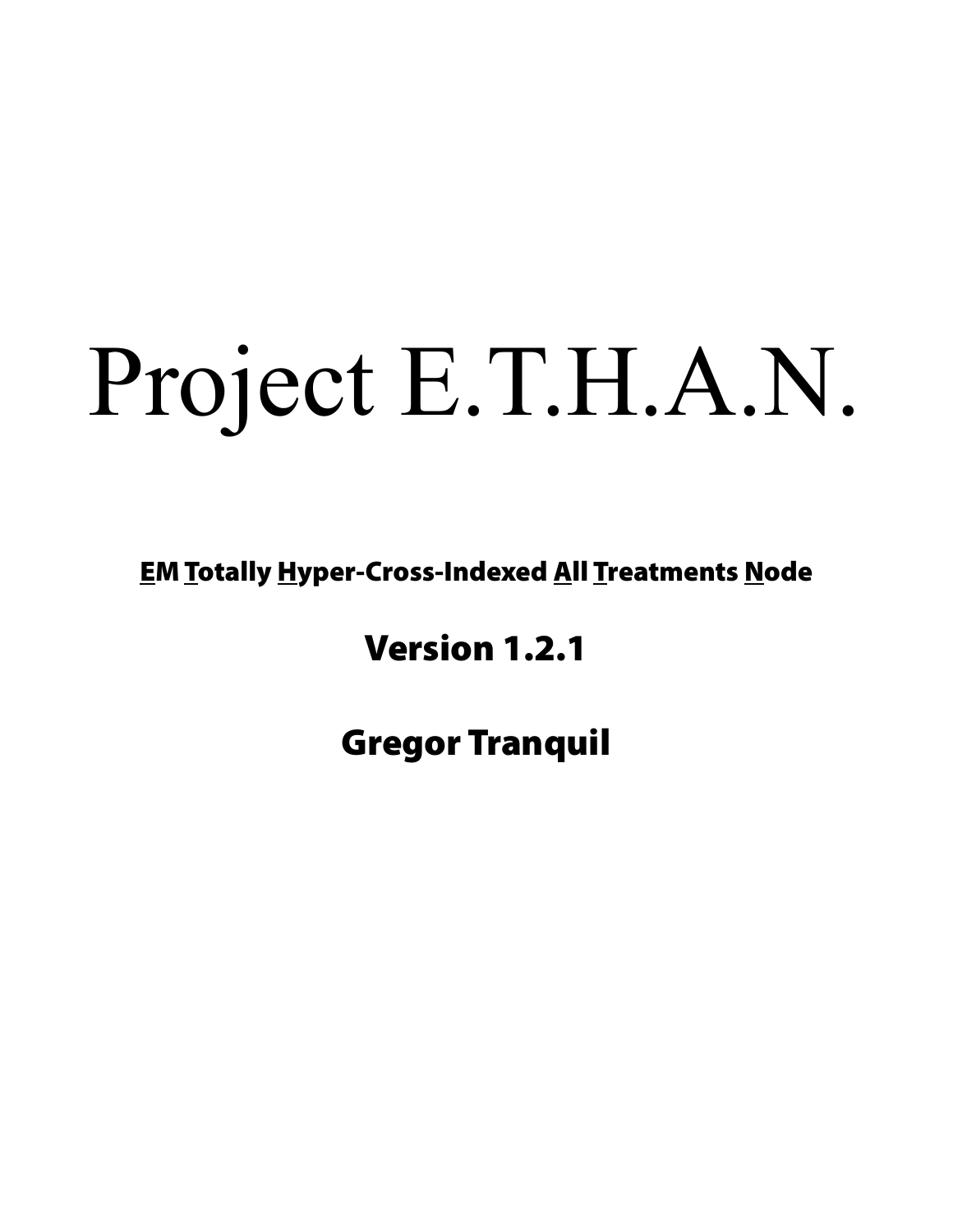# Foreword by the Editor

I'm a particularly tenacious researcher, and I enjoy exhaustively teasing-out every morsel of a keyword search. Connecting these dots in regards to Fu Xi Wen, Spirit Branch, and EM can be a bit daunting. The task is growing exponentially everyday with Ethan and the EM Community adding new discoveries, and branches to established knowledge.

So this volume serves my appetites to have it all a mouse-click away, regardless if I'm exploring a tantalizing thread uncovered by EM Conversation, or if I'm seeking a quick refresher in applying a treatment. "Where did I see that?"

Once "Complete" a person will access an index that exposes all of Ethan's published content, both hard copy and digital.

Looking ahead, once videos are transcribed, and indexed, those too will be keyword available via this work.

Today, however, at Version 1.2.1 you have the Circulation chapter of the Treatment Guide, most of the New Treatments digital content (with hyperlinks directly to the specific entry—Ethan added more Treatments in late December 2015, which require indexing.), and limited hyperlinked connections to entry-specific terms within the Pathogen Wiki. This is to give you an indication of what is to come, and should provide you, Gentle Reader, an opportunity to make an informed decision if explorations of subsequent editions will support your EM Practice.

The only difference between 1.2.0 and 1.2.1 is the New EM School URLs. Once all of the original content migrated there, this update became necessary to provide E.T.H.A.N. link continuity for The New Treatments and The Pathogen Wiki hyperlinks.

Printing this document at this stage will level entire forests repeatedly, but downloading it to your local machine will allow you to update as needed.

I'm having a lot of fun with this. I trust you'll find it helpful in your journey, too.

Next to the Ye Olde Woode Stove on a crispy cool spring morning,

Gregor March 29, 2016 Tranquil Meadow, Ohio, USA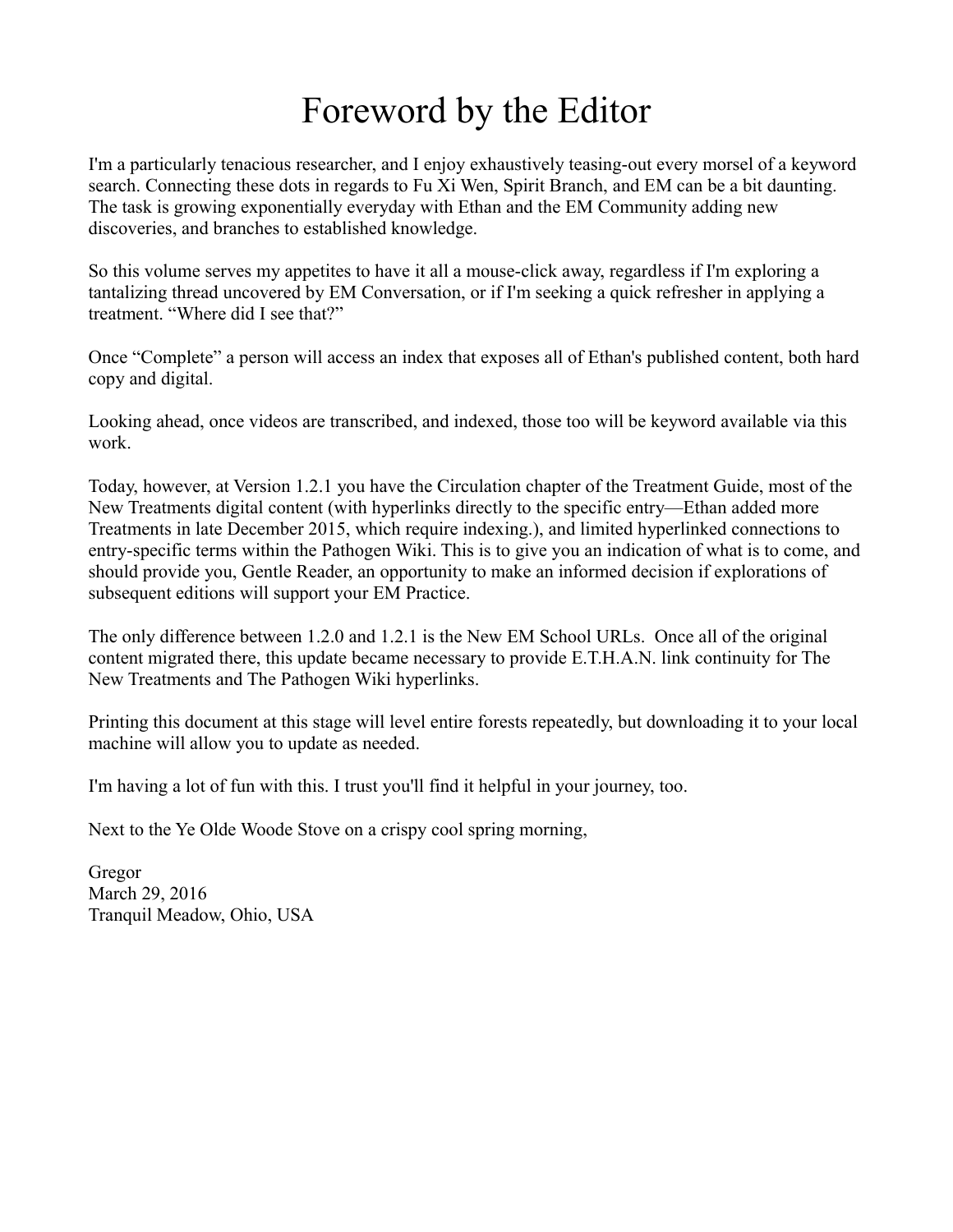# **Standard Conventions Utilized**

A header at the top of each page provides a key to the short code for each target resource. This holds true regardless if digital or print. Digital targets are active hyperlinks to the web entries.

The Index also has internal hyperlinks to the alphabetical listings within the Index. All of this navigation capacity is within each header.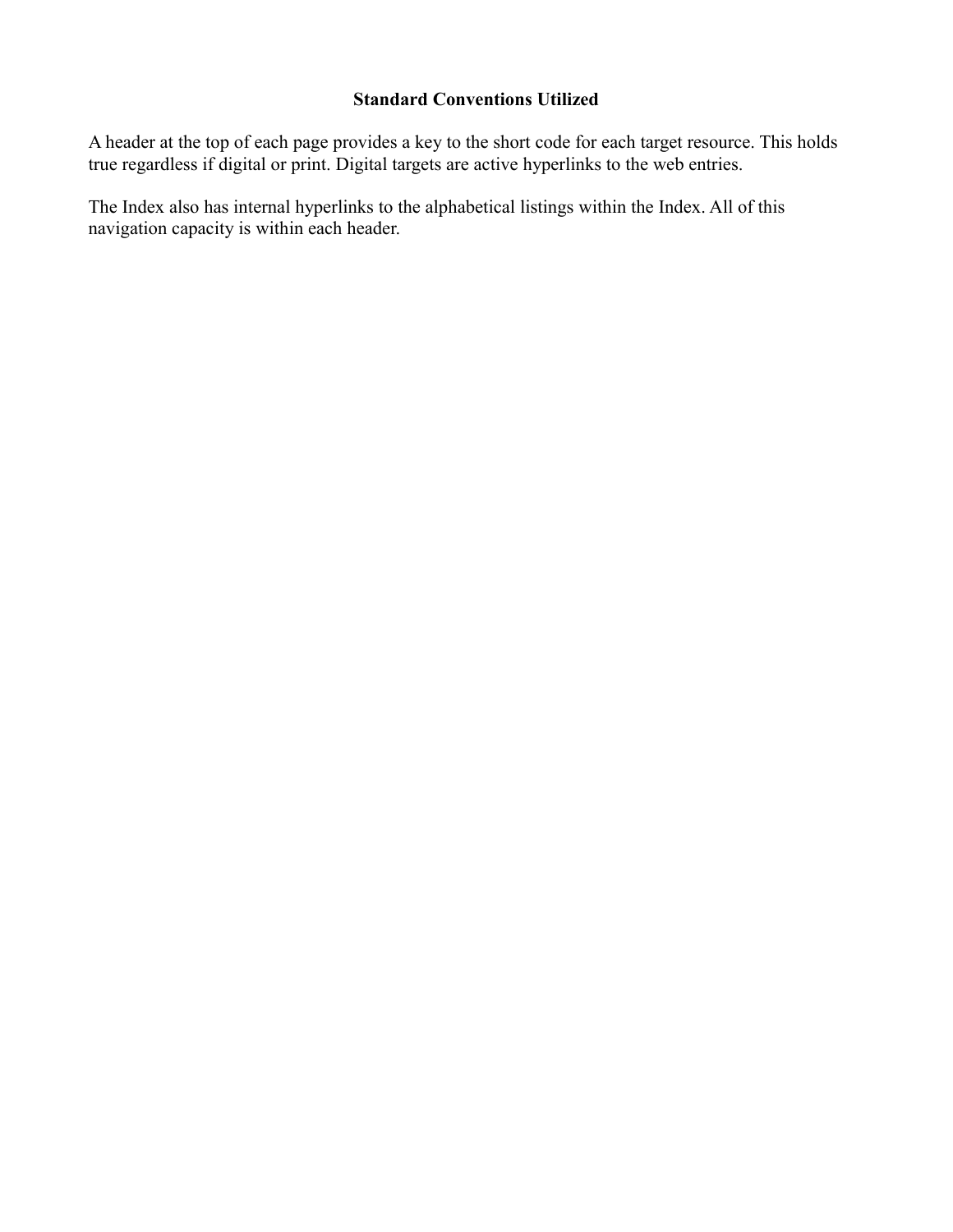# <span id="page-3-0"></span>**A**

Addiction To <substance> Treatment [E3LN](https://energymedicine.online/em3-new-em-level-3-treatments/#ats)

#### **ABSOLUTE ZERO**

Recover From 90% Of **Absolute Zero** Treatment [E3LN](https://energymedicine.online/em3-new-em-level-3-treatments/#r90az) Half **Absolute** Treatment [E3LN](https://energymedicine.online/em3-new-em-level-3-treatments/#haz) 90% Of **Absolute Zero** Actinic Keratosis Treatment [E3LN](https://energymedicine.online/em3-new-em-level-3-treatments/#90azak) 90% Of **Absolute Zero** Cherry Angioma Treatment [E3LN](https://energymedicine.online/em3-new-em-level-3-treatments/#90azca) 90% Of **Absolute Zero** Liver Spot Treatment [E3LN](https://energymedicine.online/em3-new-em-level-3-treatments/#90azls) 90% Of **Absolute Zero** Molluscum Contagiosum Treatment [E3LN](https://energymedicine.online/em3-new-em-level-3-treatments/#90azmc) 90% Of **Absolute Zero** Skin Issue Array Treatment [E3LN](https://energymedicine.online/em3-new-em-level-3-treatments/#90azsia) 90% Of **Absolute Zero** Wart Treatment [E3LN](https://energymedicine.online/em3-new-em-level-3-treatments/#90azw)

**ACTINIC KERATOSIS**

90% Of Absolute Zero **Actinic Keratosis** Treatment [E3LN](https://energymedicine.online/em3-new-em-level-3-treatments/#90azak)

#### **ADHESION / ADHESIONS**

Comprehensive Soft Tissue **Adhesions** Array Treatment [E3LN](https://energymedicine.online/em3-new-em-level-3-treatments/#cstaa) Soft Tissue **Adhesions** Treatment [E3LN](https://energymedicine.online/em3-new-em-level-3-treatments/#stad)

#### **ALL**

All Viscera Complete Circulation Treatment **E3TG 24** All Organs All Blood Vessel Plaque Purge Treatment **E3TG 26** All Blood Vessel Plaque Purge Treatment **E3TG 26** All Glands All Blood Vessel Plaque Purge Treatment **E3TG 26** All Parasite Array Positron Treatment [E3LN](https://energymedicine.online/em3-new-em-level-3-treatments/#apapt) All Parasite Array Repair Molecular Bonds Treatment [E3LN](https://energymedicine.online/em3-new-em-level-3-treatments/#aparmb) All Pathogen Type Positron Treatment [E3LN](https://energymedicine.online/em3-new-em-level-3-treatments/#aptpt) All Pathogen Type Repair Molecular Bonds Treatment [E3LN](https://energymedicine.online/em3-new-em-level-3-treatments/#aptrmb) Clear Histio For **All** Five Elements Hormone Treatment [E3LN](https://energymedicine.online/em3-new-em-level-3-treatments/#clrhis5) Create **All** Five Element Constitutions Treatment [E3LN](https://energymedicine.online/em3-new-em-level-3-treatments/#cafe) Destroy All Tumor Types With Digestive Enzymes Treatment [E3LN](https://energymedicine.online/em3-new-em-level-3-treatments/#datt) EM **All** Organ Complete Circulation Treatment **E3TG 24** EM **All** Organ Circulation Treatment **E3TG 24** EM Drip Fill **All** Tissue Depths Treatment [E3LN](https://energymedicine.online/em3-new-em-level-3-treatments/#edfat) New Amazing **All** Tumor Type Treatment **E3TG 30** 10 Minute Ice Crystal **All** Tumor Type Treatment [E3LN](https://energymedicine.online/em3-new-em-level-3-treatments/#10mic)

Alternaria Mycotoxin Array Treatment [E3LN](https://energymedicine.online/em3-new-em-level-3-treatments/#amyca)

# **AMAZING**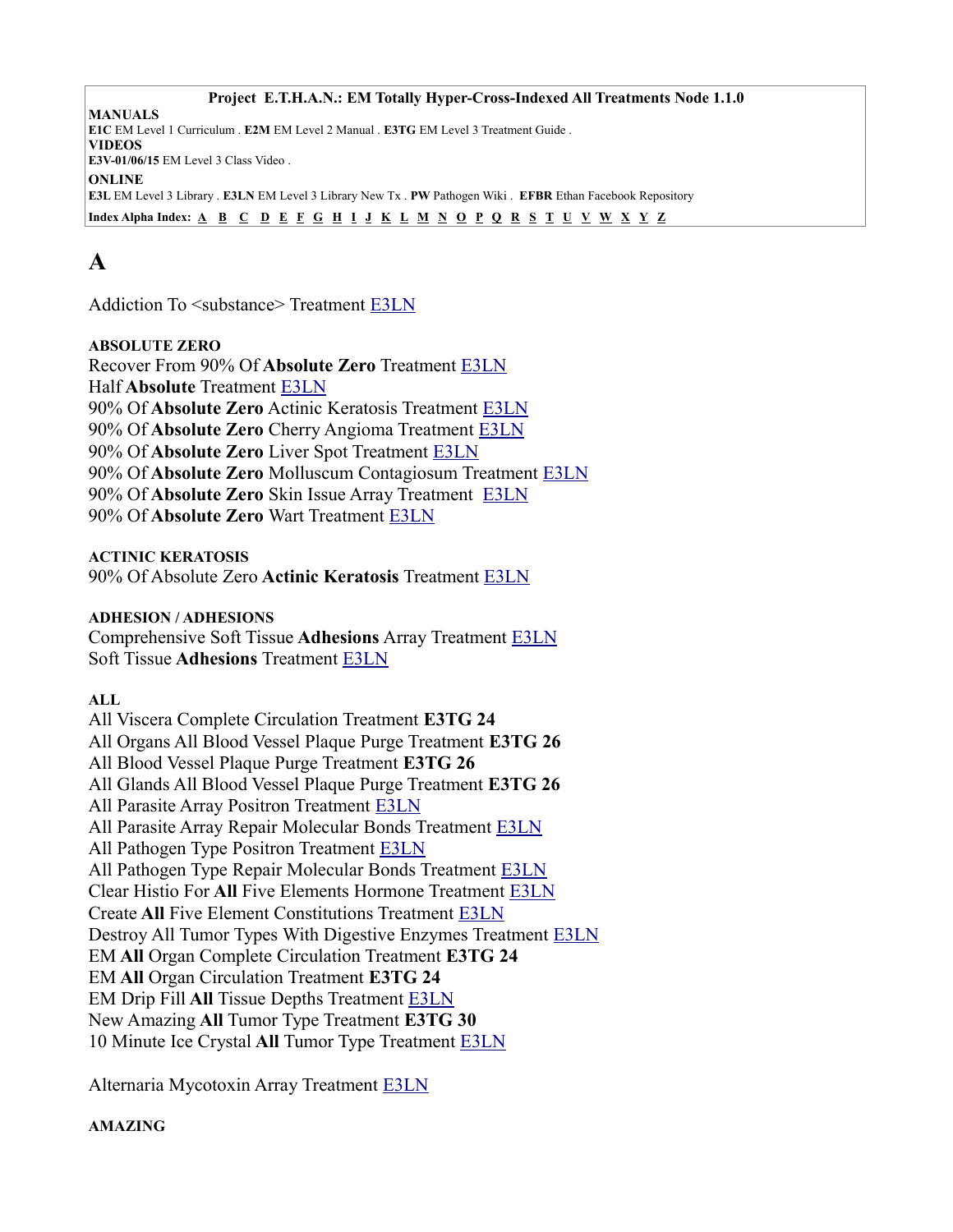#### **Project E.T.H.A.N.: EM Totally Hyper-Cross-Indexed All Treatments Node 1.1.0**

**MANUALS E1C** EM Level 1 Curriculum . **E2M** EM Level 2 Manual . **E3TG** EM Level 3 Treatment Guide . **VIDEOS E3V-01/06/15** EM Level 3 Class Video . **ONLINE E3L** EM Level 3 Library . **E3LN** EM Level 3 Library New Tx . **PW** Pathogen Wiki . **EFBR** Ethan Facebook Repository Index Alpha Index:  $\underline{A}$   $\underline{B}$   $\underline{C}$   $\underline{D}$   $\underline{E}$   $\underline{F}$   $\underline{G}$   $\underline{H}$   $\underline{I}$   $\underline{J}$   $\underline{K}$   $\underline{L}$   $\underline{M}$   $\underline{N}$   $\underline{O}$   $\underline{P}$   $\underline{O}$   $\underline{R}$   $\underline{S}$   $\underline{T}$   $\underline{U}$   $\underline{V}$   $\underline{$ 

New **Amazing** All Tumor Type Treatment **E3TG 30** New **Amazing** Cancer Treatment **E3TG 30**

#### **ANEURYSM**

Aneurysm Prevention Treatment **E3TG 28**

Anti-Cancer Pathogen Nanobiome Microbiome Treatment [E3LN](https://energymedicine.online/em3-new-em-level-3-treatments/#a-cpnm)

#### **ARRAY**

All Parasite **Array** Positron Treatment [E3LN](https://energymedicine.online/em3-new-em-level-3-treatments/#apapt) All Parasite **Array** Repair Molecular Bonds Treatment [E3LN](https://energymedicine.online/em3-new-em-level-3-treatments/#aparmb) Alternaria Mycotoxin **Array** Treatment [E3LN](https://energymedicine.online/em3-new-em-level-3-treatments/#amyca) Calvin Cycle **Array** Treatment [E3LN](https://energymedicine.online/em3-new-em-level-3-treatments/#cca) Cholesterol Pathogen **Array** Treatment **E3TG 23** Collagen **Array** Treatment [E3LN](https://energymedicine.online/em3-new-em-level-3-treatments/#cola) Clear Histio Vasoconstrictor **Array** Treatment **E3TG 28** Clear Histio Vasodilator **Array** Treatment **E3TG 28** Comprehensive Astrology **Array** Treatment [E3LN](https://energymedicine.online/em3-new-em-level-3-treatments/#cmpaa) Comprehensive Atoms **Array** Treatment [E3LN](https://energymedicine.online/em3-new-em-level-3-treatments/#caa) Comprehensive Eastern Equine Encephalitis Virus **Array** Treatment [E3LN](https://energymedicine.online/em3-new-em-level-3-treatments/#ceee) Comprehensive Rope Worm **Array** Treatment [E3LN](https://energymedicine.online/em3-new-em-level-3-treatments/#crwa) Comprehensive Soft Tissue Adhesions **Array** Treatment [E3LN](https://energymedicine.online/em3-new-em-level-3-treatments/#cstaa) Comprehensive Staph(ylococcus) **Array** Treatment [E3LN](https://energymedicine.online/em3-new-em-level-3-treatments/#csa) Field **Array** [E3LN](https://energymedicine.online/em3-new-em-level-3-treatments/#farr) Fire Excess in Blood Vessel **Array** Treatment **E3TG 22** Gravity **Array** Treatment [E3LN](https://energymedicine.online/em3-new-em-level-3-treatments/#gra) Hair Follicle Pathogen **Array** Treatment [E3LN](https://energymedicine.online/em3-new-em-level-3-treatments/#folpa) Morgellon's **Array** Treatment [E3LN](https://energymedicine.online/em3-new-em-level-3-treatments/#morga) Pneumoniae **Array** Treatment **E3TG 23** Seven Day Cancer Support **Array** Treatment **E3TG 30** Shape Size **Array** Treatment [E3LN](https://energymedicine.online/em3-new-em-level-3-treatments/#ssza) Stomach Fire **Array** Treatment [E3LN](https://energymedicine.online/em3-new-em-level-3-treatments/#sfia) 90% Of Absolute Zero Skin Issue **Array** Treatment [E3LN](https://energymedicine.online/em3-new-em-level-3-treatments/#90azsia)

#### **ARTERY**

Clear Excess **Artery** Treatment **E3TG 24 Artery** Muscle Treatment **E3TG 24 Artery** Interior Surface Treatment **E3TG 24 Artery** Exterior Surface Treatment **E3TG 24**

#### **ARTERIOLE**

AVM Treatment **E3TG 27**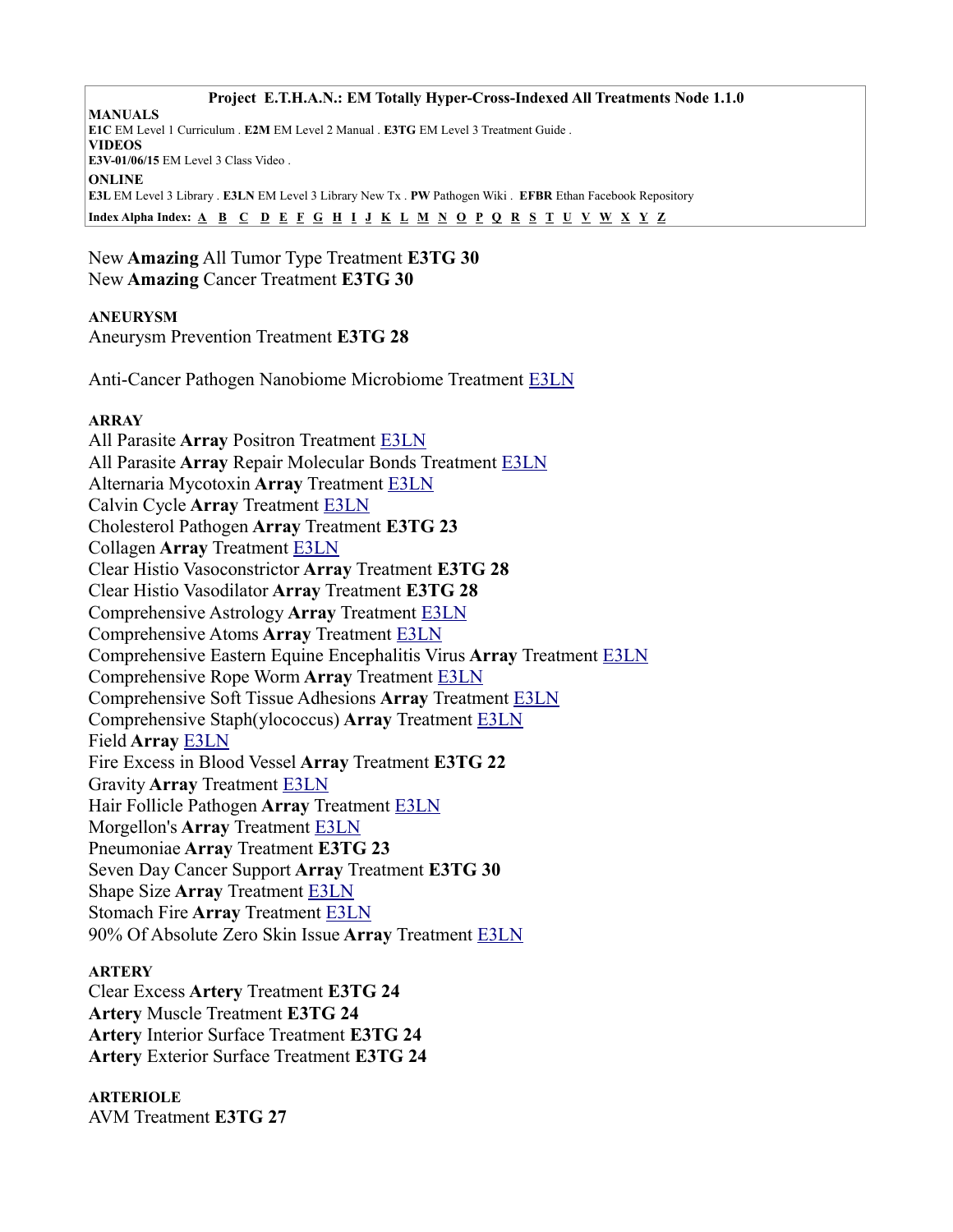**Arteriole** Venule Shunts Treatment **E3TG 27**

# At Next 20 [E3LN](https://energymedicine.online/em3-new-em-level-3-treatments/#at20)

**ASTROLOGY/ASTROLOGICAL Astrology** Birth Chart Treatment [E3LN](https://energymedicine.online/em3-new-em-level-3-treatments/#abc) Chinese **Astrological** Chart Treatment [E3LN](https://energymedicine.online/em3-new-em-level-3-treatments/#chac) Comprehensive **Astrology** Array Treatment [E3LN](https://energymedicine.online/em3-new-em-level-3-treatments/#cmpaa) Current **Astrological** Chart Treatment [E3LN](https://energymedicine.online/em3-new-em-level-3-treatments/#cac) Current Chinese **Astrological** Chart Treatment [E3LN](https://energymedicine.online/em3-new-em-level-3-treatments/#cchac) Indian **Astrological** Chart Treatment [E3LN](https://energymedicine.online/em3-new-em-level-3-treatments/#iac) Current Indian **Astrological** Chart Treatment [E3LN](https://energymedicine.online/em3-new-em-level-3-treatments/#ciac)

**ATOM / ATOMS Atom** Expansion Treatment [E3LN](https://energymedicine.online/em3-new-em-level-3-treatments/#atex) **Atoms** Regrow Hair Treatment [E3LN](https://energymedicine.online/em3-new-em-level-3-treatments/#arg) Comprehensive **Atoms** Array Treatment [E3LN](https://energymedicine.online/em3-new-em-level-3-treatments/#caa) Stop **Atoms** Sharing Neutrons Treatment [E3LN](https://energymedicine.online/em3-new-em-level-3-treatments/#satshn) Stop **Atoms** Sharing Protons Treatment [E3LN](https://energymedicine.online/em3-new-em-level-3-treatments/#satshp)

# <span id="page-5-0"></span>**B**

**BALANCE Balance** Single Cell Tissues Treatment **E3TG 25 Balance** Yin And Yang Entities In Genes Treatment **E3LN Balance** Yin And Yang Entities In Nerves Treatment [E3LN](https://energymedicine.online/em3-new-em-level-3-treatments/#baly-ynerv) Immune System EM **Balance** Heaven Man And Earth [E3LN](https://energymedicine.online/em3-new-em-level-3-treatments/#isbh-m-e)

**BITE**

Vaporize Mosquito **Bite** Treatment [E3LN](https://energymedicine.online/em3-new-em-level-3-treatments/#vmb)

# **BLOOD / BLOOD VESSELS**

EM **Blood Stagnation** Treatment **E3TG** 22 Self-Diagnosing **Blood Stagnation** Pain Treatment **E3TG** 22 Cool Down **Blood Vessels** Treatment **E3TG** 22 Fire Excess in **Blood Vessel Array** Treatment **E3TG** 22 Inflexible **Blood Vessel** Treatment **E3TG 25** EM **Blood Vessel Plaque** Treatment **E3TG 25** Qi and **Blood** Treatmen**t E3TG 25** All Organs All **Blood Vessel Plaque** Purge Treatment **E3TG 26** All **Blood Vessel Plaque** Purge Treatment **E3TG 26** All Glands All **Blood Vessel Plaque** Purge Treatment **E3TG 26**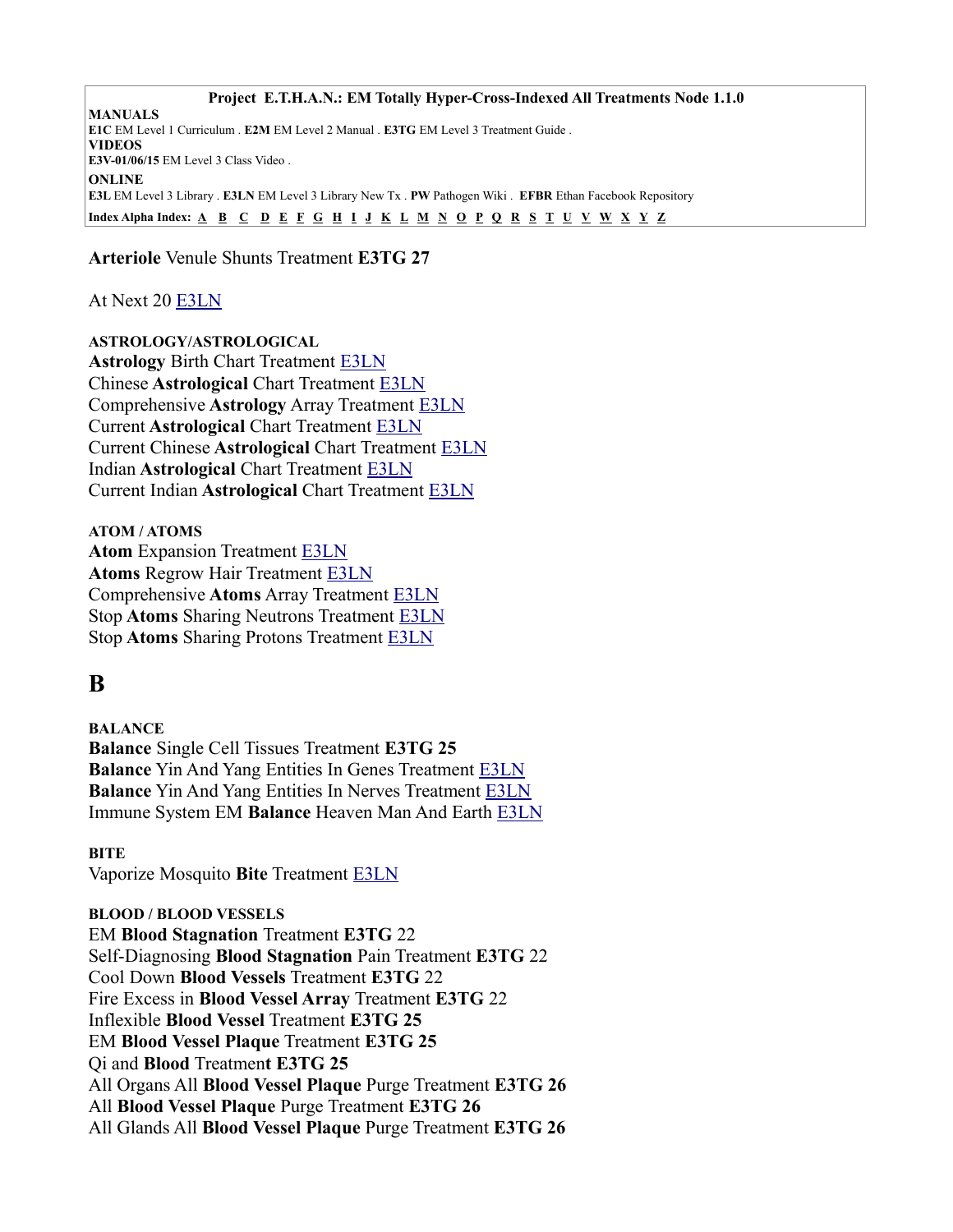Respiratory Tract All **Blood Vessel Plaque** Purge Treatment **E3TG 26** Cardiac Heart All **Blood Vessel Plaque** Purge Treatment / Cardiac Muscle All **Blood Vessel Plaque** Purge Treatment **E3TG 27** Circulating **Blood Excess Salt** Purge Treatment **E3TG 27** Circulating **Blood Excess Sugar** Purge Treatment **E3TG 27 Blood Sugar Support** Treatment **E3TG 27 EM Blood Sugar Support** Treatment **E3TG 27** Dilated Constricted **Blood Vessels** Treatment **E3TG 28**

#### **BOND / BONDS**

All Parasite Array Repair Molecular **Bonds** Treatment [E3LN](https://energymedicine.online/em3-new-em-level-3-treatments/#aparmb) All Pathogen Type Repair Molecular **Bonds** Treatment [E3LN](https://energymedicine.online/em3-new-em-level-3-treatments/#aptrmb) Repair Molecular **Bonds** Treatment [E3LN](https://energymedicine.online/em3-new-em-level-3-treatments/#rmb)

#### **BRAIN**

EM Drip Fill The Brain Treatment [E3LN](https://energymedicine.online/em3-new-em-level-3-treatments/#edfb)

# <span id="page-6-0"></span>**C**

Calibrate Yin Entities Treatment [E3LN](https://energymedicine.online/em3-new-em-level-3-treatments/#calyin) Can Safely Lyse Treatment [E3LN](https://energymedicine.online/em3-new-em-level-3-treatments/#csly)

# **CANCER**

Chapter **E3TG 30** -Ethan's Comprehensive Cancer Treatment **E3TG 30** -Seven Day Cancer Support Array Treatment **E3TG 30** -New Amazing Cancer Treatment **E3TG 30** -New Amazing All Tumor Type Treatment **E3TG 30** -Five Element Excess All Tumor Type Treatment **E3TG 30** Apoptosis Arrays Treatment **E3TG 30** Awesome Cancer Treatment **E3TG 31** Inside Cells Excess Cold and Excess Heat Treatment **E3TG 31** Inside Cells Cancer Debris Treatment **E3TG 31** Earth Water Cancer Cell Treatment **E3TG 31** Pregnation Treatment **E3TG 31** Foreign Merged Cells Treatment **E3TG 31** Merged Cells Treatment **E3TG 32** Merged Stem Cell Treatment **E3TG 31** Miniature Atoms Purge Treatment **E3TG 31** Humongous Atoms Purge Treatment **E3TG 31** Anti-Leish Nanobiome Treatment **E3TG 31**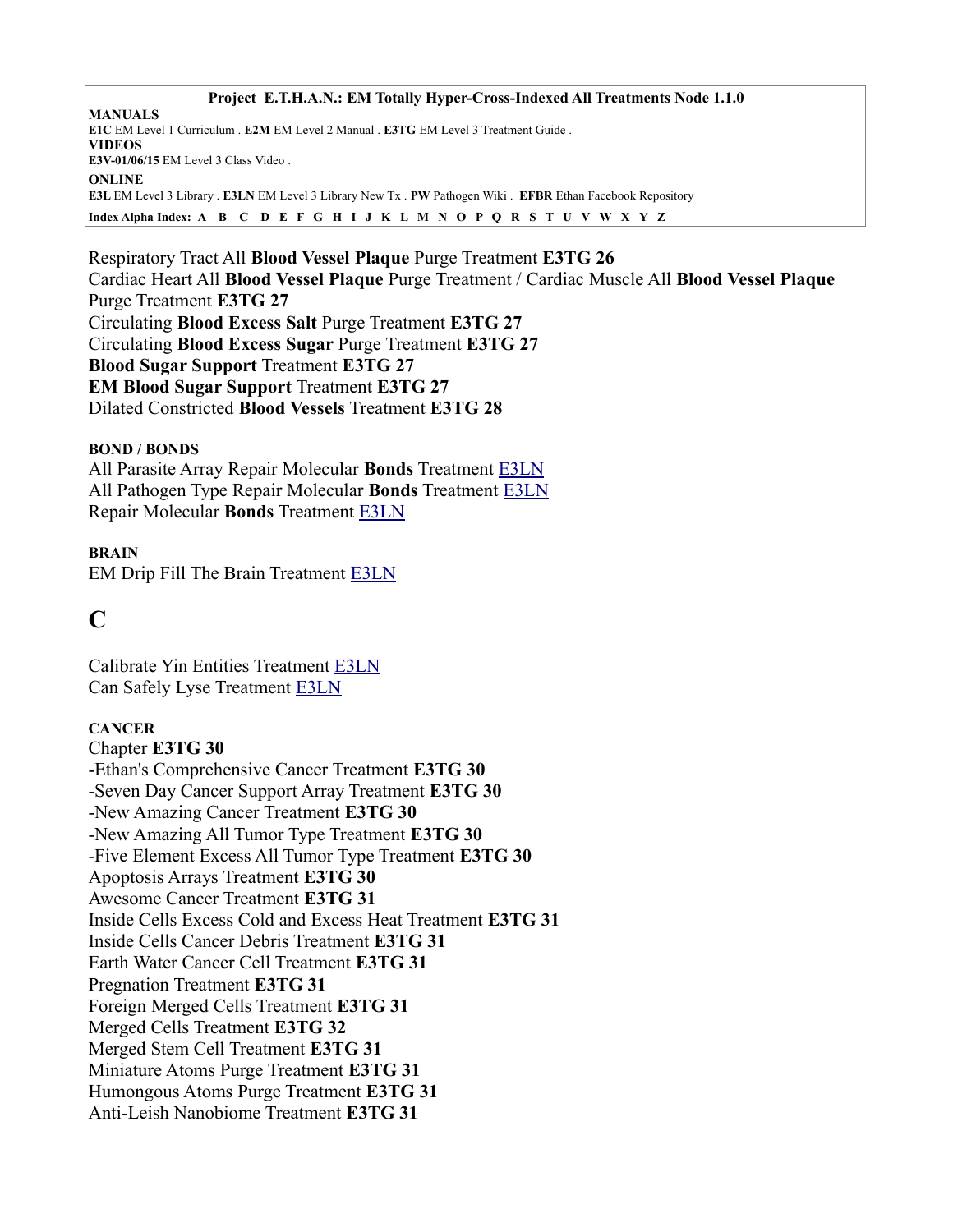**Project E.T.H.A.N.: EM Totally Hyper-Cross-Indexed All Treatments Node 1.1.0 MANUALS E1C** EM Level 1 Curriculum . **E2M** EM Level 2 Manual . **E3TG** EM Level 3 Treatment Guide . **VIDEOS E3V-01/06/15** EM Level 3 Class Video . **ONLINE E3L** EM Level 3 Library . **E3LN** EM Level 3 Library New Tx . **PW** Pathogen Wiki . **EFBR** Ethan Facebook Repository Index Alpha Index: [A](#page-3-0) [B](#page-5-0) [C](#page-6-0) [D](#page-12-0) [E](#page-13-0) [F](#page-14-0) [G](#page-15-0) [H](#page-16-1) [I](#page-16-0) [J](#page-17-3) [K](#page-17-2) [L](#page-17-1) [M](#page-17-0) [N](#page-18-0) [O](#page-22-1) [P](#page-22-0) [Q](#page-24-1) [R](#page-24-0) [S](#page-25-0) [T](#page-28-2) [U](#page-28-1) [V](#page-28-0) [W](#page-29-2) [X](#page-29-1) [Y](#page-29-0) [Z](#page-30-0)

Anti-Leish Microbiome Treatment **E3TG 31** New Chance Qi Infusion **E3TG 31** Uncontrollable Vacuolization Cancer Treatment **E3TG 33** Ethan's Special Use Treatment **E3TG 33** Tear Apart Pathological Blood Vessels Treatment **E3TG 33** Ecute Cancer Cells Treatment **E3TG 33** Burn Cancer Cells Treatment **E3TG 33** Tear Apart Embedded Centrioles Treatment **E3TG 33** Tear Apart Free Floating Centrioles Treatment **E3TG 33** New Cancer Treatment **E3TG 33-4** Embedded Cell Cancer Treatment **E3TG 34** New Cancer Cannot Lyse Treatment **E3TG 34** Self-Diagnosing Cool Fire Toxin Treatment **E3TG 34** Pre-Cancer Treatment **E3TG 34** Breast Lymph Flow Treatment **E3TG 34** Comprehensive Mass Treatment **E3TG 34** Deep Mass Treatment **E3TG 34** Deep Cancer Causing Pathogen Treatment **E3TG 34** Five Element Protected Mass Treatment **E3TG 34-5** Mutated DNA Cell Lyse Treament **E3TG 35** All Tumor Type Dead Tissues Treatment **E3TG 35** Shrink the Tumor Treatment **E3TG 35** Tumor Treatment **E3TG 35** Tear Apart The Tumor Lining Treatment **E3TG 35** Tear Apart Cancer Cells Treatment **E3TG 35** Tear Apart Lypomas Treatment **E3TG 35** Clear Histio Oxalates Arrays **E3TG 35** Clear Histio Gluten **E3TG 35** Clear Histio Fragmented Gliadin **E3TG 36** Clear Histio Gliaden **E3TG 36** Clear Histio Hot Hormone Arrays **E3TG 36** Fire Excess In Blood Vessel Array Treatment **E3TG 36** Edema Array Treatment **E3TG 36** Clear Histio Insulin **E3TG 36** Clear Sugar Toxins **E3TG 36** Vaporize Isotopes Treatment **E3TG 36**

#### - **CANCER SUPPORT** Seven Day **Cancer Support** Array Treatment **E3TG 30**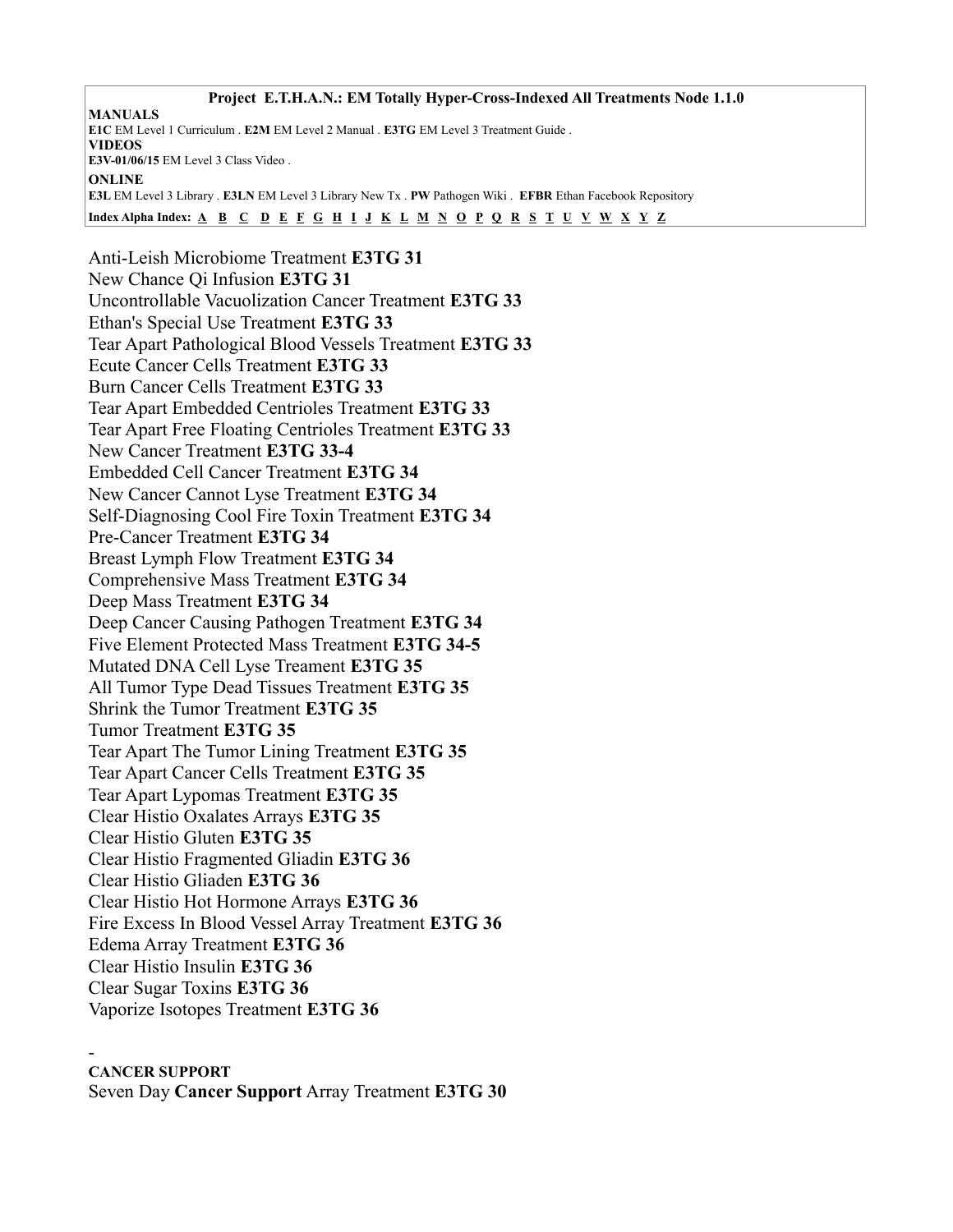Anti-**Cancer** Pathogen Nanobiome Microbiome Treatment [E3LN](https://energymedicine.online/em3-new-em-level-3-treatments/#a-cpnm) Ethan's Comprehensive **Cancer** Treatment **E3TG 30** New Amazing **Cancer** Treatment **E3TG 30** Seven Day **Cancer** Support Array Treatment **E3TG 30**

Calvin Cycle Array Treatment [E3LN](https://energymedicine.online/em3-new-em-level-3-treatments/#cca)

**CAPILLARY** Clear Excess **Capillary** Treatment **E3TG 25 Capillary** Plaque Purge Treatment **E3TG 26** Fused **Capillary** Treatment [E3LN](https://energymedicine.online/em3-new-em-level-3-treatments/#fucap) Open the **Capillaries** Treatment **E3TG 28**

**CAPACITORS** Pathological **Capacitors** Treatment [E3LN](https://energymedicine.online/em3-new-em-level-3-treatments/#pc)

**CAVITY** Open the **Cavity** Treatment / Lumen Treatment **E3TG 28**

**CELL** Balance **Single Cell Tissues** Treatment **E3TG 25** Clear Fat **Cell** Receptor Treatment [E3LN](https://energymedicine.online/em3-new-em-level-3-treatments/#cfcr) EM **Cell Stagnation** Treatment / Clear **Histio Pathological Cell** Treatment **E3TG** 22

**CHARGE** Clear Ionic **Charge** Field Treatment [E3LN](https://energymedicine.online/em3-new-em-level-3-treatments/#cicf)

**CHERRY ANGIOMA** 90% Of Absolute Zero **Cherry Angioma** Treatment [E3LN](https://energymedicine.online/em3-new-em-level-3-treatments/#90azca)

**CHINESE Chinese** Astrological Chart Treatment [E3LN](https://energymedicine.online/em3-new-em-level-3-treatments/#chac) Current **Chinese** Astrological Chart Treatment [E3LN](https://energymedicine.online/em3-new-em-level-3-treatments/#cchac)

Churn Digestive Enzymes Treatment [E3LN](https://energymedicine.online/em3-new-em-level-3-treatments/#cde)

# **CLEAR**

Clear Digestive Enzymes Treatment [EL3N](https://energymedicine.online/em3-new-em-level-3-treatments/#clrde) Clear Destructive Yin Excess [E3LN](https://energymedicine.online/em3-new-em-level-3-treatments/#cdye) Clear Excess From The Tissue-Angles Treatment [E3LN](https://energymedicine.online/em3-new-em-level-3-treatments/#cet-a) Clear Fat Cell Receptor Treatment [E3LN](https://energymedicine.online/em3-new-em-level-3-treatments/#cfcr) Clear Histio For All Five Elements Hormone Treatment [E3LN](https://energymedicine.online/em3-new-em-level-3-treatments/#clrhis5)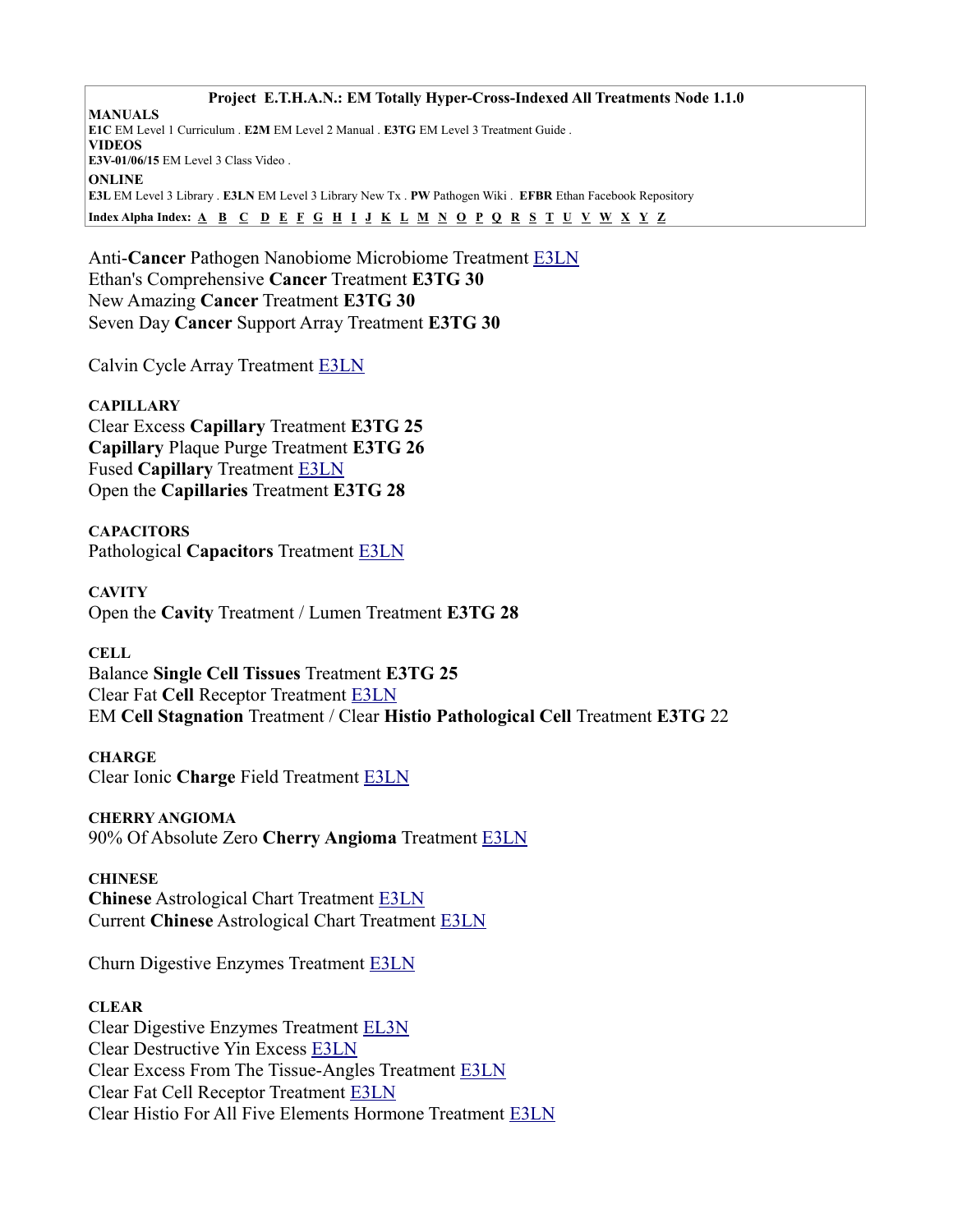**Project E.T.H.A.N.: EM Totally Hyper-Cross-Indexed All Treatments Node 1.1.0 MANUALS E1C** EM Level 1 Curriculum . **E2M** EM Level 2 Manual . **E3TG** EM Level 3 Treatment Guide . **VIDEOS E3V-01/06/15** EM Level 3 Class Video . **ONLINE E3L** EM Level 3 Library . **E3LN** EM Level 3 Library New Tx . **PW** Pathogen Wiki . **EFBR** Ethan Facebook Repository Index Alpha Index: [A](#page-3-0) [B](#page-5-0) [C](#page-6-0) [D](#page-12-0) [E](#page-13-0) [F](#page-14-0) [G](#page-15-0) [H](#page-16-1) [I](#page-16-0) [J](#page-17-3) [K](#page-17-2) [L](#page-17-1) [M](#page-17-0) [N](#page-18-0) [O](#page-22-1) [P](#page-22-0) [Q](#page-24-1) [R](#page-24-0) [S](#page-25-0) [T](#page-28-2) [U](#page-28-1) [V](#page-28-0) [W](#page-29-2) [X](#page-29-1) [Y](#page-29-0) [Z](#page-30-0)

Clear Histio Pathological Blood Treatment **E3TG 22** Clear Histio Pathological Cell Treatment **E3TG 22** Clear Histio Oxidized Cholesterol Treatment **E3TG 23** Clear Histio Cholesterol Treatment **E3TG 23** Clear Histio Granulomas Treatment **E3TG 23** Clear Histio Vasoconstrictor **Array Treatment E3TG 28** Clear Histio Vasodilator Array Treatment **E3TG 28** Clear Ionic Charge Field Treatment [E3LN](http://emenergymedicine.qiinfusions.com/em3-new-em-level-3-treatments/#cicf) Clear Parasympathetic Nerve Field Treatment [E3LN](http://emenergymedicine.qiinfusions.com/em3-new-em-level-3-treatments/#cpnf) Clear Sensory Nerve Field Treatment [E3LN](http://emenergymedicine.qiinfusions.com/em3-new-em-level-3-treatments/#csennf) Clear Sympathetic Nerve Field Treatment [E3LN](http://emenergymedicine.qiinfusions.com/em3-new-em-level-3-treatments/#csnf)

# **CIRCULATORY CHAPTER TABLE OF CONTENTS**

-Circulatory (Chapter) **E3TG 22** -EM Circulation Treatment **E3TG 22** -Improved Circulation Qi Infusions Treatment **E3TG 22** -Cool Down Blood Vessels Treatment / Fire Excess in Blood Vessel Array Treatment **E3TG 22** -EM Blood Stagnation Treatment / Clear Histio Pathological Blood Treatment **E3TG 22** -Self-Diagnosing Blood Stagnation Pain Treatment **E3TG 22** -EM Cell Stagnation Treatment / Clear Histio Pathological Cell Treatment **E3TG 22** -Clear Histio Oxidized Cholesterol Treatment **E3TG 23** -Clear Histio Cholesterol Treatment **E3TG 23** -High Cholesterol Treatment **E3TG 23** -Cholesterol Pathogen Array Treatment **E3TG 23** -Pneumoniae Array Treatment **E3TG 23** -Clear Histio Granulomas Treatment **E3TG 23** -EM Complete Circulation Treatment **E3TG 23** -Complete Improve Circulation To Organs Treatment **E3TG 24** -All Viscera Complete Circulation Treatment **E3TG 24** -EM All Organ Complete Circulation Treatment **E3TG 24** -EM All Organ Circulation Treatment **E3TG 24** -Misshapen Blood Vessals Treatment **E3TG 24** -Clear Excess Artery Treatment **E3TG 24** -Artery Muscle Treatment **E3TG 24** -Artery Interior Surface Treatment **E3TG 24** -Artery Exterior Surface Treatment **E3TG 24** -Clear Excess Vein Treatment **E3TG 25** -Clear Excess Capillary Treatment **E3TG 25** -Self-Diagnosing Prolapsed Blood Vessel Treatment **E3TG 25** -Self-Diagnosing Imbalanced Lymphatic Vessel Treatment **E3TG 25** -Self-Diagnosing Imbalanced Capillary Treatment **E3TG 25**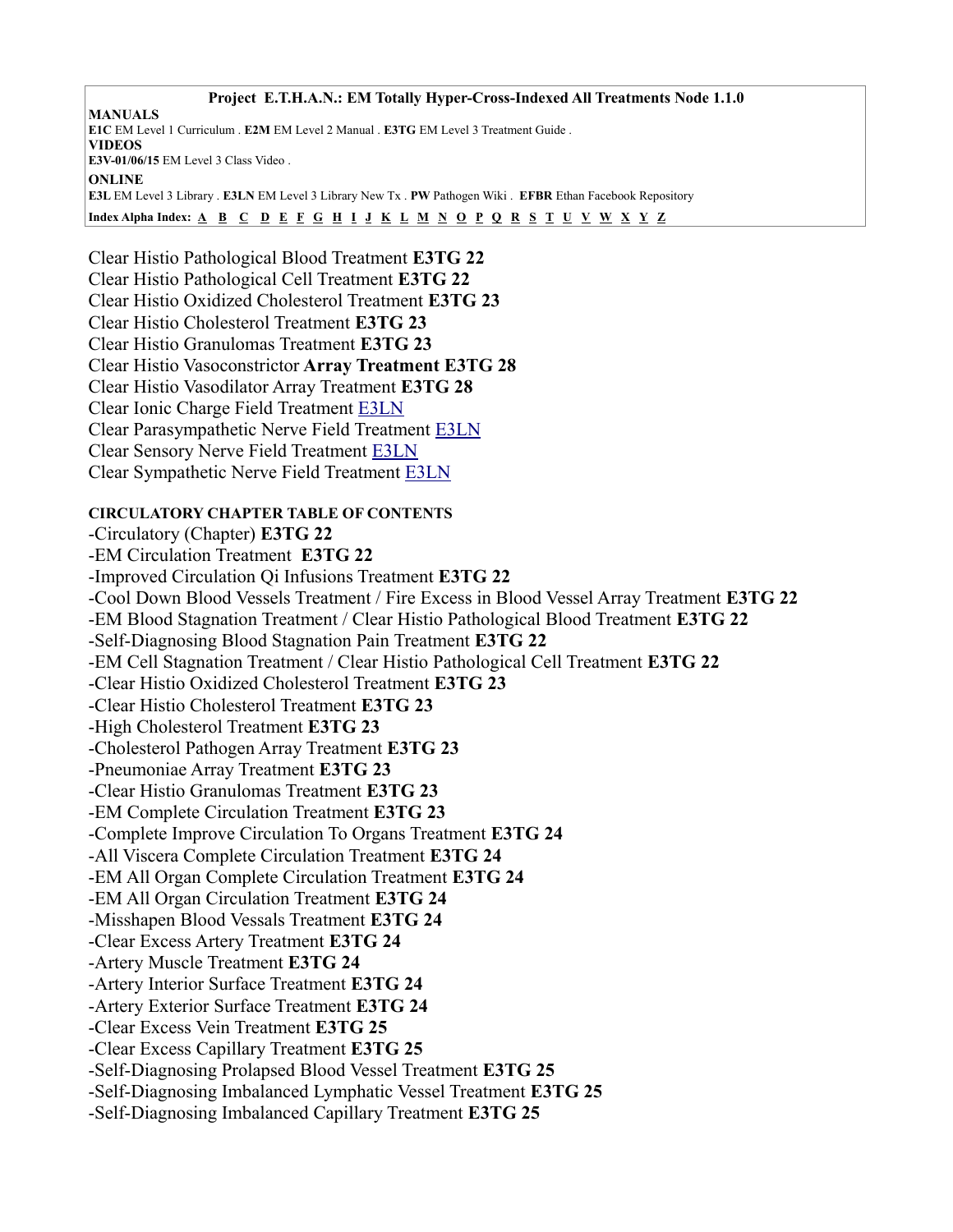**Project E.T.H.A.N.: EM Totally Hyper-Cross-Indexed All Treatments Node 1.1.0 MANUALS E1C** EM Level 1 Curriculum . **E2M** EM Level 2 Manual . **E3TG** EM Level 3 Treatment Guide . **VIDEOS E3V-01/06/15** EM Level 3 Class Video . **ONLINE E3L** EM Level 3 Library . **E3LN** EM Level 3 Library New Tx . **PW** Pathogen Wiki . **EFBR** Ethan Facebook Repository Index Alpha Index:  $\underline{A}$   $\underline{B}$   $\underline{C}$   $\underline{D}$   $\underline{E}$   $\underline{F}$   $\underline{G}$   $\underline{H}$   $\underline{I}$   $\underline{J}$   $\underline{K}$   $\underline{L}$   $\underline{M}$   $\underline{N}$   $\underline{O}$   $\underline{P}$   $\underline{O}$   $\underline{R}$   $\underline{S}$   $\underline{T}$   $\underline{U}$   $\underline{V}$   $\underline{$ -Balance Single Cell Tissues Treatment **E3TG 25** -EM Revive Treatment **E3TG 25** -Qi and Blood Treatment **E3TG 25** -Inflexible Blood Vessel Treatment **E3TG 25** -EM Blood Vessel Plaque Treatment **E3TG 25** -Plaque Purge Treatment **E3TG 26** -Vein Plaque Purge Treatment **E3TG 26** -Capillary Plaque Purge Treatment **E3TG 26** -Lymphatic Vessel Plaque Purge Treatment **E3TG 26** -All Blood Vessel Plaque Purge Treatment **E3TG 26** -All Organs All Blood Vessel Plaque Purge Treatment **E3TG 26** -All Glands All Blood Vessel Plaque Purge Treatment **E3TG 26** -Respiratory Tract All Blood Vessel Plaque Purge Treatment **E3TG 26** -Cardiac Heart All Blood Vessel Plaque Purge Treatment / Cardiac Muscle All Blood Vessel Plaque -Purge Treatment **E3TG 27** -Circulating Blood Excess Salt Purge Treatment **E3TG 27** -Circulating Blood Excess Sugar Purge Treatment **E3TG 27** -Blood Sugar Support Treatment **E3TG 27** -EM Blood Sugar Support Treatment **E3TG 27** -AVM Treatment **E3TG 27** -Arteriole Venule Shunts Treatment **E3TG 27** -Open the Cavity Treatment / Lumen Treatment **E3TG 28** -Open the Capillaries Treatment **E3TG 28** -Dilated Constricted Blood Vessels Treatment **E3TG 28** -Clear Histio Vasoconstrictor Array Treatment **E3TG 28** -Clear Histio Vasodilator Array Treatment **E3TG 28** -Hypoxic Tissues Treatment **E3TG 28** -Hypoxic Area Circulation Treatment **E3TG 28** -Aneurysm Prevention Treatment **E3TG 28** -Stroke Prevention Treatment **E3TG 29** -EM Cold Hands and Feet Treatment **E3TG 29** -EM Reynaud's Treatment **E3TG 29**

# **CARDIAC HEART/CARDIAC MUSCLE**

**Cardiac Heart** All Blood Vessel Plaque Purge Treatment / **Cardiac Muscle** All Blood Vessel Plaque Purge Treatment **E3TG 27**

# **COLD**

EM Cold Hands and Feet Treatment **E3TG 29**

# **COLESTEROL**

Clear Histio Oxidized **Cholesterol** Treatment **E3TG 23**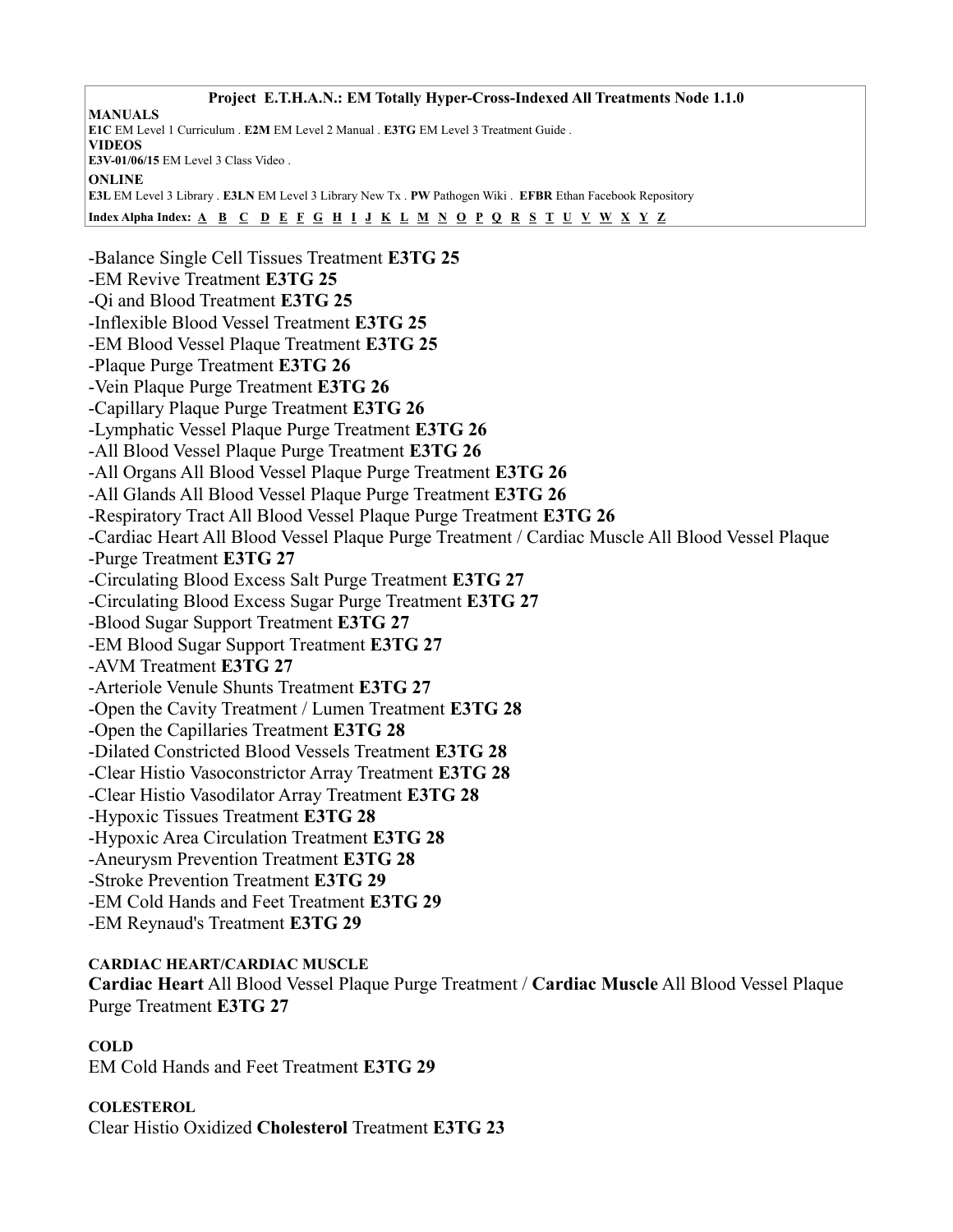Clear Histio **Cholesterol** Treatment **E3TG 23** High **Cholesterol** Treatment **E3TG 23 Cholesterol** Pathogen Array Treatment **E3TG 23**

Collagen Array Treatment [E3LN](https://energymedicine.online/em3-new-em-level-3-treatments/#cola)

# **COMPREHENSIVE**

Comprehensive Astrology Array Treatment [E3LN](https://energymedicine.online/em3-new-em-level-3-treatments/#cmpaa) Comprehensive Atoms Array Treatment [E3LN](https://energymedicine.online/em3-new-em-level-3-treatments/#caa) Comprehensive Eastern Equine Encephalitis Virus Array Treatment [E3LN](https://energymedicine.online/em3-new-em-level-3-treatments/#ceee) Comprehensive Erectile Dysfunction Treatment [E3LN](https://energymedicine.online/em3-new-em-level-3-treatments/#ced) Comprehensive Rope Worm Array Treatment [E3LN](https://energymedicine.online/em3-new-em-level-3-treatments/#crwa) Comprehensive Soft Tissue Adhesions Array Treatment [E3LN](https://energymedicine.online/em3-new-em-level-3-treatments/#cstaa) Comprehensive Staph(ylococcus) Array Treatment [E3LN](https://energymedicine.online/em3-new-em-level-3-treatments/#csa) Ethan's **Comprehensive** Cancer Treatment **E3TG 30**

# **COMPLETE**

EM **Complete** Circulation Treatment **E3TG 23 Complete** Improve Circulation To Organs Treatment **E3TG 24** All Viscera **Complete** Circulation Treatment **E3TG 24** EM All Organ **Complete** Circulation Treatment **E3TG 24**

Unify Consciousness Treatment [E3LN](https://energymedicine.online/em3-new-em-level-3-treatments/#uc)

# **CONNECT**

Connect Disconnected Neurons Treatment [E3LN](https://energymedicine.online/em3-new-em-level-3-treatments/#cntdn) Connect Yang Spirit To Genes Treatment [E3LN](https://energymedicine.online/em3-new-em-level-3-treatments/#conyangs2g)

**CONSTITUTION / CONSTITUTIONS** Create All Five Element **Constitutions** Treatment [E3LN](https://energymedicine.online/em3-new-em-level-3-treatments/#cafe)

Convert To Microbiome Treatment [E3LN](https://energymedicine.online/em3-new-em-level-3-treatments/#ctm)

# **CREATE**

Create All Five Element Constitutions Treatment [E3LN](https://energymedicine.online/em3-new-em-level-3-treatments/#cafe) Create EM Drip Treatment [E3LN](https://energymedicine.online/em3-new-em-level-3-treatments/#cemd)

**CRYSTAL / CRYSTALS** Enamel **Crystal** Treatment [E3LN](https://energymedicine.online/em3-new-em-level-3-treatments/#ect) Recover From Ice **Crystals** Treatment [E3LN](https://energymedicine.online/em3-new-em-level-3-treatments/#rfic) 10 Minute Ice **Crystal** All Tumor Type Treatment [E3LN](https://energymedicine.online/em3-new-em-level-3-treatments/#10mic)

**CYCLE**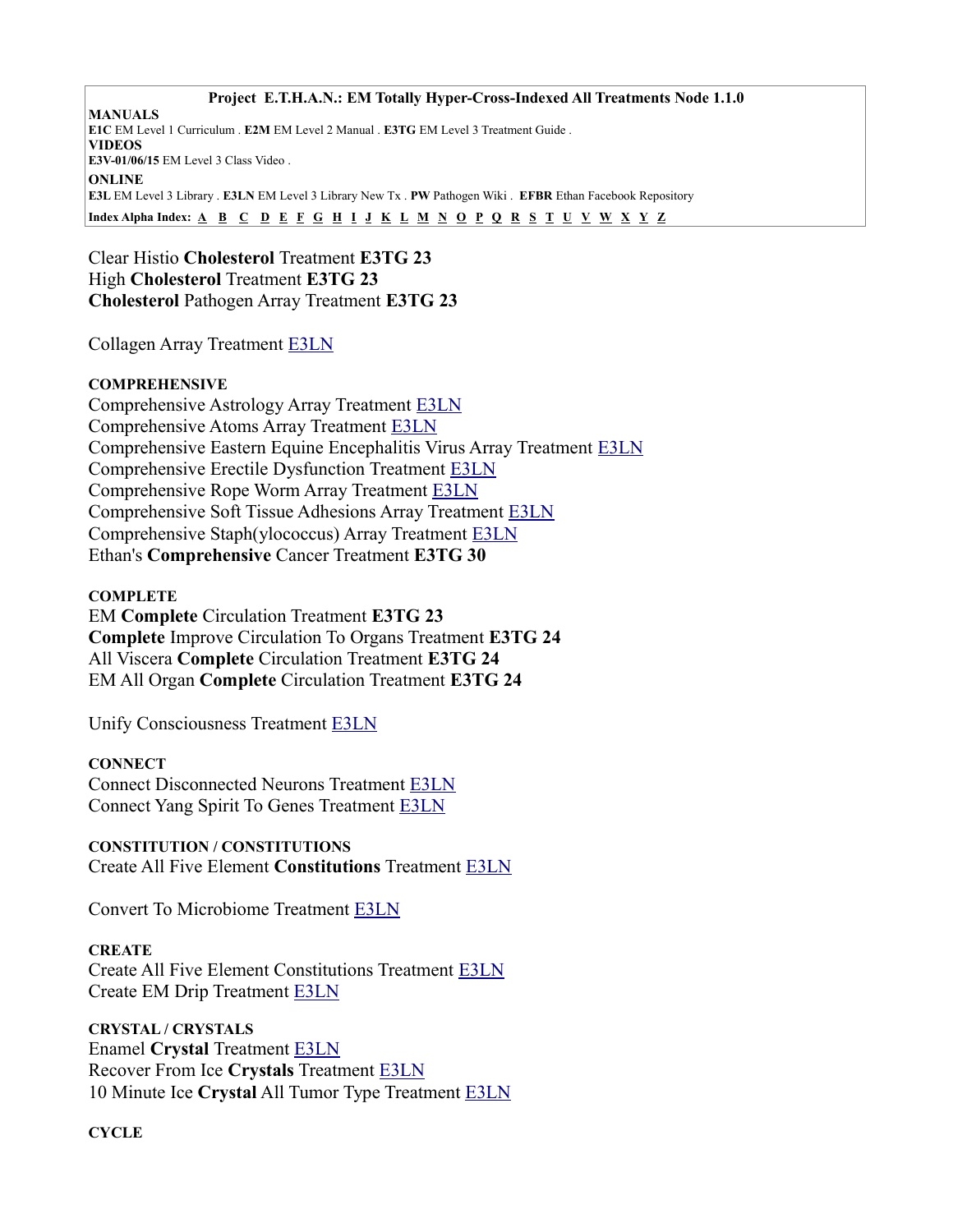Calvin **Cycle** Array Treatment [E3LN](https://energymedicine.online/em3-new-em-level-3-treatments/#cca)

# <span id="page-12-0"></span>**D**

Deep Healing Treatment [E3LN](https://energymedicine.online/em3-new-em-level-3-treatments/#deep)

**DEFICIENT / DEFICIENCY** Mother Child **Deficiency** Treatment [E3LN](https://energymedicine.online/em3-new-em-level-3-treatments/#mcdef)

**DENTAL** Enamel Crystal Treatment [E3LN](https://energymedicine.online/em3-new-em-level-3-treatments/#ect)

# **DEPTHS**

EM Drip Fill All Tissue **Depths** Treatment [E3LN](https://energymedicine.online/em3-new-em-level-3-treatments/#edfat)

# **DESTROY**

Destroy Moles With Yin Excess Treatment [E3LN](https://energymedicine.online/em3-new-em-level-3-treatments/#dmye) Destroy All Tumor Types With Digestive Enzymes Treatment [E3LN](https://energymedicine.online/em3-new-em-level-3-treatments/#datt) Destroy All Tumor Types With Yin Excess Treatment [E3LN](https://energymedicine.online/em3-new-em-level-3-treatments/#dttye)

# **DIGESTIVE**

Clear **Digestive** Enzymes Treatment [EL3N](https://energymedicine.online/em3-new-em-level-3-treatments/#clrde) Destroy All Tumor Types With **Digestive** Enzymes Treatment [E3LN](https://energymedicine.online/em3-new-em-level-3-treatments/#datt)

# **DIABETES**

Circulating **Blood Excess Salt** Purge Treatment **E3TG 27** Circulating **Blood Excess Sugar** Purge Treatment **E3TG 27 Blood Sugar Support** Treatment **E3TG 27** EM **Blood Sugar Support** Treatment **E3TG 27**

**DISCONNECT / DISCONNECTED** Connect **Disconnected** Neurons Treatment [E3LN](https://energymedicine.online/em3-new-em-level-3-treatments/#cntdn)

# **DRIP**

Create EM **Drip** Treatment [E3LN](https://energymedicine.online/em3-new-em-level-3-treatments/#cemd) EM **Drip** Fill All Tissue Depths Treatment [E3LN](https://energymedicine.online/em3-new-em-level-3-treatments/#edfat) EM **Drip** Fill The Brain Treatment [E3LN](https://energymedicine.online/em3-new-em-level-3-treatments/#edfb) EM **Drip** Fill The Organs Treatment [E3LN](https://energymedicine.online/em3-new-em-level-3-treatments/#edfo) Erase EM **Drip** Treatment [E3LN](https://energymedicine.online/em3-new-em-level-3-treatments/#eed)

# **DYNAMICS**

New Dynamics Treatment [E3LN](https://energymedicine.online/em3-new-em-level-3-treatments/#ndyn)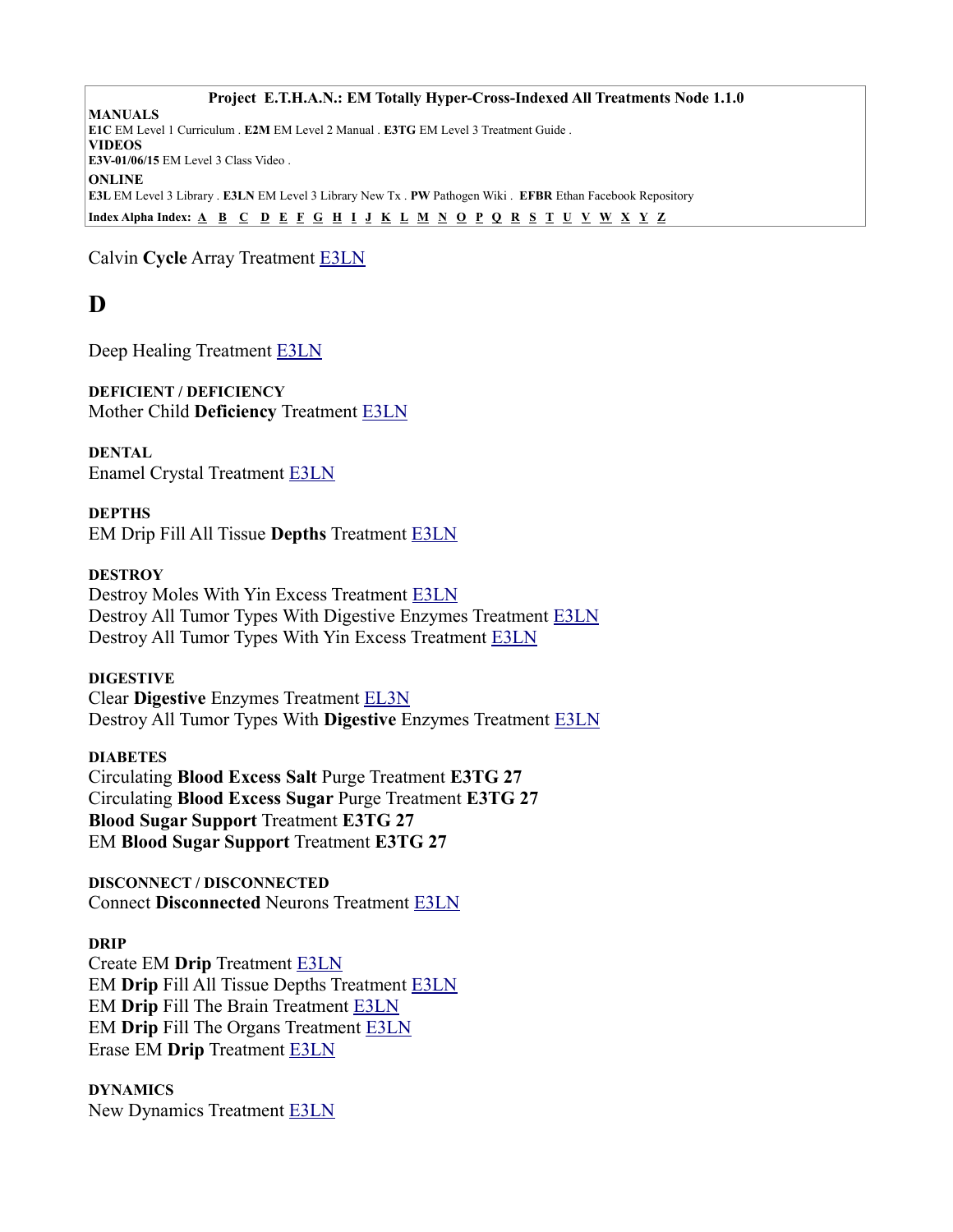# <span id="page-13-0"></span>**E**

Easier Treatment [E3LN](https://energymedicine.online/em3-new-em-level-3-treatments/#ease) Egg Shape Treatment [E3LN](https://energymedicine.online/em3-new-em-level-3-treatments/#egg) <type of problem> Ripple **Effect** Treatment [E3LN](https://energymedicine.online/em3-new-em-level-3-treatments/#topre)

**ELEMENT / ELEMENTS** Clear Histio For All Five **Elements** Hormone Treatment [E3LN](https://energymedicine.online/em3-new-em-level-3-treatments/#clrhis5) Create All Five **Element** Constitutions Treatment [E3LN](https://energymedicine.online/em3-new-em-level-3-treatments/#cafe)

**ELECTRON / ELECTRONS Electron** Exchange Treatment [E3LN](https://energymedicine.online/em3-new-em-level-3-treatments/#eex) Neutron And Positron To Proton And **Electron** Treatment [E3LN](https://energymedicine.online/em3-new-em-level-3-treatments/#np2pe) Positron To **Electron** Treatment [E3LN](https://energymedicine.online/em3-new-em-level-3-treatments/#p2e) Stop Atoms Sharing **Electrons** Treatment [E3LN](https://energymedicine.online/em3-new-em-level-3-treatments/#satshe)

**ENAMEL** Enamel Crystal Treatment [E3LN](https://energymedicine.online/em3-new-em-level-3-treatments/#ect)

**ENCEPHALITIS** Comprehensive Eastern Equine **Encephalitis** Virus Array Treatment [E3LN](https://energymedicine.online/em3-new-em-level-3-treatments/#ceee)

**ENTANGLED** Untangle **Entangled** Particles [E3LN](https://energymedicine.online/em3-new-em-level-3-treatments/#uep)

**ENTITY / ENTITIES** Balance Yin And Yang **Entities** In Genes Treatment [E3LN](https://energymedicine.online/em3-new-em-level-3-treatments/#baly-ygene) Balance Yin And Yang **Entities** In Nerves Treatment [E3LN](https://energymedicine.online/em3-new-em-level-3-treatments/#baly-ynerv) Calibrate Yin **Entities** Treatment [E3LN](https://energymedicine.online/em3-new-em-level-3-treatments/#calyin) Support Yang **Entity** Sub Sub Structures Treatment [E3LN](https://energymedicine.online/em3-new-em-level-3-treatments/#supyangsss) Vaporize **Yin** Entity Sub Sub Structures Treatment [E3LN](https://energymedicine.online/em3-new-em-level-3-treatments/#vapyinsss)

# **EM**

EM Blood Stagnation Treatment **E3TG 22** EM Circulation Treatment **E3TG 22** EM Cell Stagnation Treatment **E3TG 22** EM Complete Circulation Treatment **E3TG 23** EM Drip Fill The Brain Treatment [E3LN](https://energymedicine.online/em3-new-em-level-3-treatments/#edfb) EM Drip Fill The Organs Treatment [E3LN](https://energymedicine.online/em3-new-em-level-3-treatments/#edfo) EM Drip Fill All Tissue Depths Treatment [E3LN](https://energymedicine.online/em3-new-em-level-3-treatments/#edfat) EM All Organ Complete Circulation Treatment **E3TG 24** EM All Organ Circulation Treatment **E3TG 24**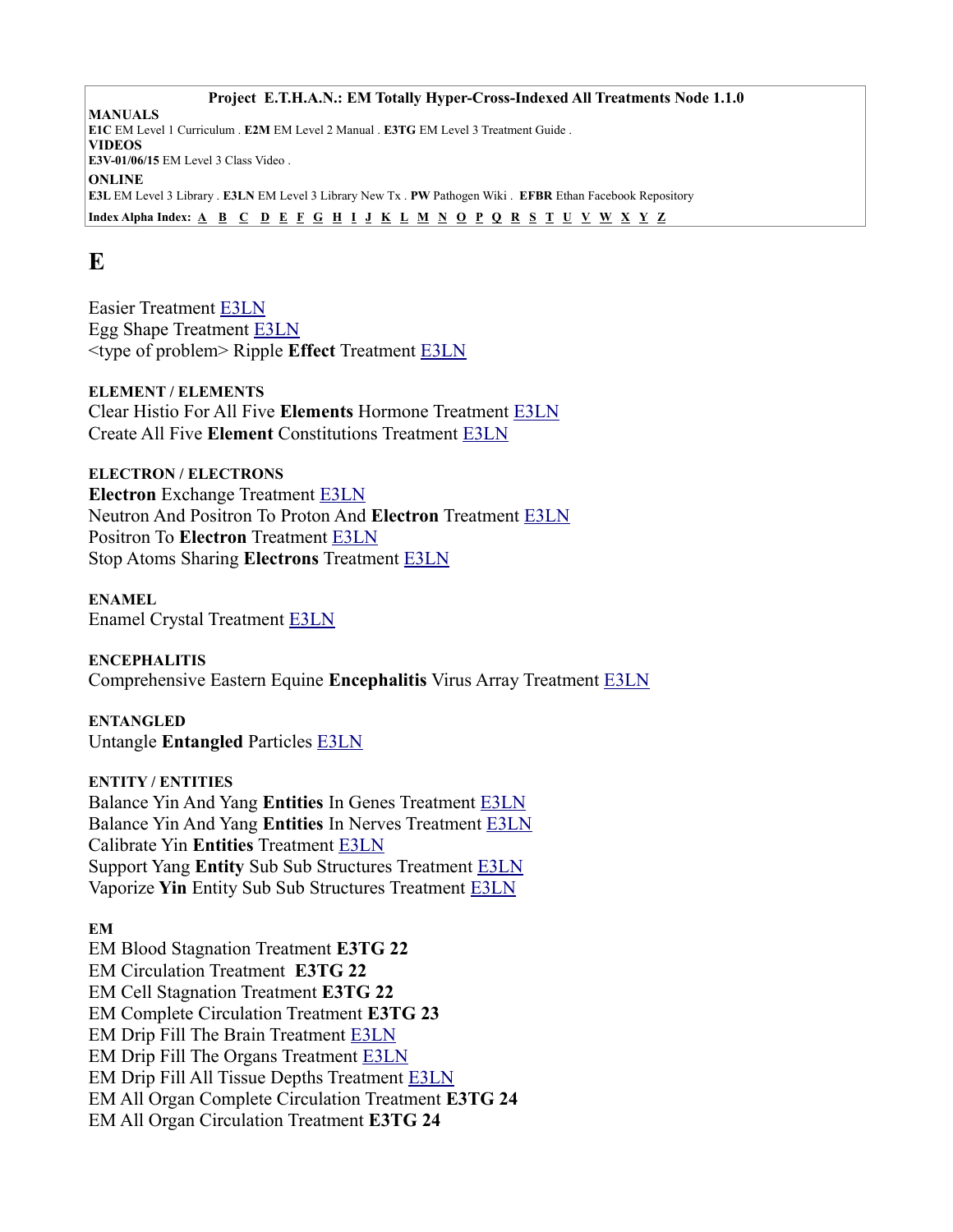#### **Project E.T.H.A.N.: EM Totally Hyper-Cross-Indexed All Treatments Node 1.1.0**

**MANUALS E1C** EM Level 1 Curriculum . **E2M** EM Level 2 Manual . **E3TG** EM Level 3 Treatment Guide . **VIDEOS E3V-01/06/15** EM Level 3 Class Video . **ONLINE E3L** EM Level 3 Library . **E3LN** EM Level 3 Library New Tx . **PW** Pathogen Wiki . **EFBR** Ethan Facebook Repository Index Alpha Index:  $\underline{A}$   $\underline{B}$   $\underline{C}$   $\underline{D}$   $\underline{E}$   $\underline{F}$   $\underline{G}$   $\underline{H}$   $\underline{I}$   $\underline{J}$   $\underline{K}$   $\underline{L}$   $\underline{M}$   $\underline{N}$   $\underline{O}$   $\underline{P}$   $\underline{O}$   $\underline{R}$   $\underline{S}$   $\underline{T}$   $\underline{U}$   $\underline{V}$   $\underline{$ 

EM Revive Treatment **E3TG 25** EM Blood Vessel Plaque Treatment **E3TG 25** EM Blood Sugar Support Treatment **E3TG 27** EM Cold Hands and Feet Treatment **E3TG 29** EM Magnification [E3LN](https://energymedicine.online/em3-new-em-level-3-treatments/#em-mag) EM Reynaud's Treatment **E3TG 29** Create **EM** Drip Treatment [E3LN](https://energymedicine.online/em3-new-em-level-3-treatments/#cemd) Erase **EM** Drip Treatment [E3LN](https://energymedicine.online/em3-new-em-level-3-treatments/#eed) Erase **EM** Local Storage Treatment [E3LN](https://energymedicine.online/em3-new-em-level-3-treatments/#eels) Immune System **EM** Balance Heaven Man And Earth [E3LN](https://energymedicine.online/em3-new-em-level-3-treatments/#isbh-m-e)

#### **ENZYMES**

Clear Digestive **Enzymes** Treatment [EL3N](https://energymedicine.online/em3-new-em-level-3-treatments/#clrde) Churn Digestive **Enzymes** Treatment [E3LN](https://energymedicine.online/em3-new-em-level-3-treatments/#cde) 

#### **ERASE**

Erase EM Local Storage Treatment [E3LN](https://energymedicine.online/em3-new-em-level-3-treatments/#eels) Erase EM Drip Treatment [E3LN](https://energymedicine.online/em3-new-em-level-3-treatments/#eed)

#### **ERECTILE DYSFUNCTION**

Comprehensive Erectile Dysfunction Treatment [E3LN](https://energymedicine.online/em3-new-em-level-3-treatments/#ced)

#### **ETHAN'S**

Ethan's Comprehensive Cancer Treatment **E3TG 30**

#### **EXCESS**

Clear **Excess** From The Tissue-Angles Treatment [E3LN](https://energymedicine.online/em3-new-em-level-3-treatments/#cet-a) Circulating **Blood Excess Salt** Purge Treatment **E3TG 27** Circulating **Blood Excess Sugar** Purge Treatment **E3TG 27 Fire Excess** in Blood Vessel Array Treatment **E3TG 22**

# **EXCHANGE**

Electron **Exchange** Treatment [E3LN](https://energymedicine.online/em3-new-em-level-3-treatments/#eex) Neutron **Exchange** Treatment [E3LN](https://energymedicine.online/em3-new-em-level-3-treatments/#nex) Proton **Exchange** Treatment [E3LN](https://energymedicine.online/em3-new-em-level-3-treatments/#pex)

**EXPANSION** Atom **Expansion** Treatment [E3LN](https://energymedicine.online/em3-new-em-level-3-treatments/#atex)

# <span id="page-14-0"></span>**F**

**FAT**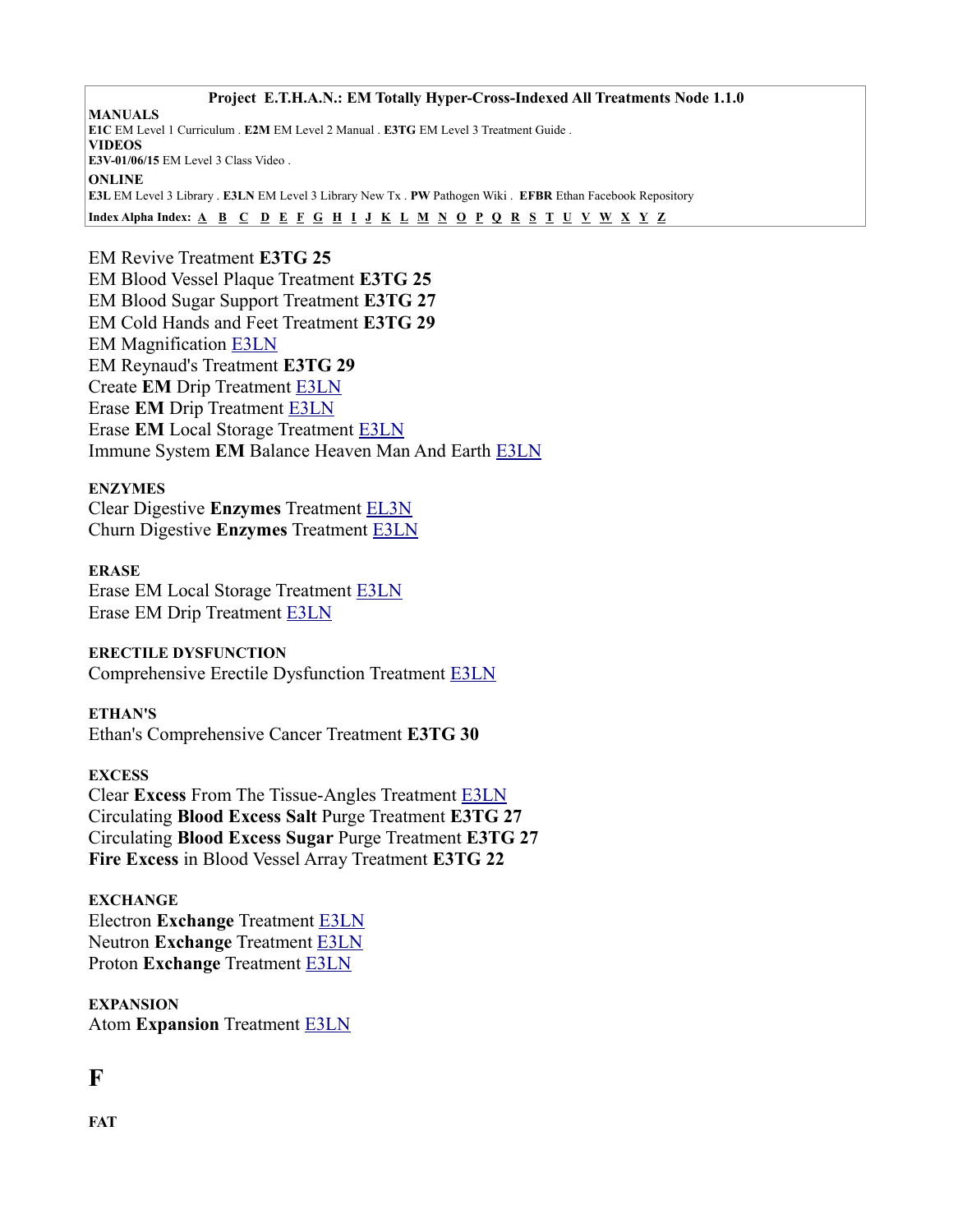Clear **Fat** Cell Receptor Treatment [E3LN](https://energymedicine.online/em3-new-em-level-3-treatments/#cfcr)

# **FIELD**

Clear Ionic Charge **Field** Treatment [E3LN](https://energymedicine.online/em3-new-em-level-3-treatments/#cicf) Clear Parasympathetic Nerve **Field** Treatment [E3LN](https://energymedicine.online/em3-new-em-level-3-treatments/#cpnf) Clear Sensory Nerve **Field** Treatment [E3LN](https://energymedicine.online/em3-new-em-level-3-treatments/#csennf) Clear Sympathetic Nerve **Field** Treatment [E3LN](https://energymedicine.online/em3-new-em-level-3-treatments/#csnf) Field Array [E3LN](https://energymedicine.online/em3-new-em-level-3-treatments/#farr)

# **FILL**

EM Drip **Fill** All Tissue Depths Treatment [E3LN](https://energymedicine.online/em3-new-em-level-3-treatments/#edfat) EM Drip **Fill** The Brain Treatment [E3LN](https://energymedicine.online/em3-new-em-level-3-treatments/#edfb) EM Drip **Fill** The Organs Treatment [E3LN](https://energymedicine.online/em3-new-em-level-3-treatments/#edfo)

# **FIRE**

**Fire** Excess in Blood Vessel Array Treatment **E3TG 22** Stomach **Fire** Array Treatment [E3LN](https://energymedicine.online/em3-new-em-level-3-treatments/#sfia)

# **FIVE**

Clear Histio For All **Five** Elements Hormone Treatment [E3LN](https://energymedicine.online/em3-new-em-level-3-treatments/#clrhis5) Create All **Five** Element Constitutions Treatment [E3LN](https://energymedicine.online/em3-new-em-level-3-treatments/#cafe)

# **FIX**

Fix The Spin In Subatomic Negative Space Treatment **E3LN** 

Freckle Ink Treatment [E3LN](https://energymedicine.online/em3-new-em-level-3-treatments/#fi)

Fused Capillary Treatment [E3LN](https://energymedicine.online/em3-new-em-level-3-treatments/#fucap)

# <span id="page-15-0"></span>**G**

**GENES** Balance Yin And Yang Entities In **Genes** Treatment [E3LN](https://energymedicine.online/em3-new-em-level-3-treatments/#baly-ygene) Connect Yang Spirit To **Genes** Treatment [E3LN](https://energymedicine.online/em3-new-em-level-3-treatments/#conyangs2g)

# **GI (GASTRO-INTESTINAL)**

**GLANDS** All **Glands** All Blood Vessel Plaque Purge Treatment **E3TG 26**

Clear Histio **Granulomas** Treatment **E3TG 23**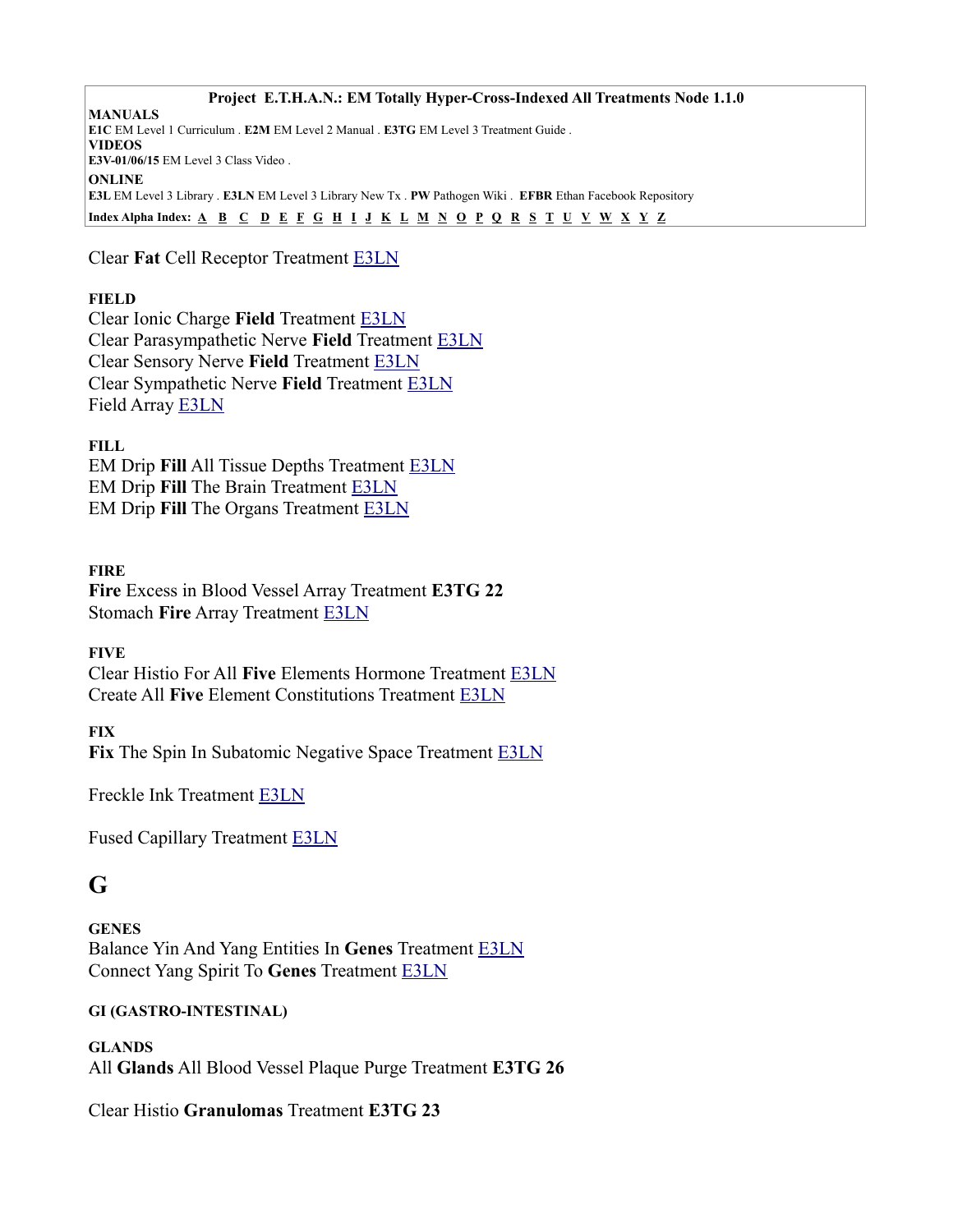Gravity Array Treatment [E3LN](https://energymedicine.online/em3-new-em-level-3-treatments/#gra)

# <span id="page-16-1"></span>**H**

**HAIR** Atoms Regrow **Hair** Treatment [E3LN](https://energymedicine.online/em3-new-em-level-3-treatments/#arg) **Hair** Follicle Pathogen Array Treatment [E3LN](https://energymedicine.online/em3-new-em-level-3-treatments/#folpa)

# **HISTIO**

Clear **Histio** For All Five Elements Hormone Treatment [E3LN](https://energymedicine.online/em3-new-em-level-3-treatments/#clrhis5) Clear **Histio** Pathological Blood Treatment **E3TG 22** Clear **Histio** Pathological Cell Treatment **E3TG 22** Clear **Histio** Oxidized Cholesterol Treatment **E3TG 23** Clear **Histio** Cholesterol Treatment **E3TG 23** Clear **Histio** Granulomas Treatment **E3TG 23** Clear **Histio** Vasoconstrictor **Array Treatment E3TG 28** Clear **Histio** Vasodilator Array Treatment **E3TG 28** <list of **histio**> **Histio** Queue Treatment [E3LN](https://energymedicine.online/em3-new-em-level-3-treatments/#lhisqu)

# **HORMONE**

Clear Histio For All Five Elements **Hormone** Treatment [E3LN](https://energymedicine.online/em3-new-em-level-3-treatments/#clrhis5)

# **HYPOXIC**

Hypoxic Tissues Treatment **E3TG 28** Hypoxic Area Circulation Treatment **E3TG 28**

# <span id="page-16-0"></span>**I**

**ICE** Recover From **Ice** Crystals Treatment [E3LN](https://energymedicine.online/em3-new-em-level-3-treatments/#rfic) 10 Minute **Ice** Crystal All Tumor Type Treatment [E3LN](https://energymedicine.online/em3-new-em-level-3-treatments/#10mic)

Immune System EM Balance Heaven Man And Earth [E3LN](https://energymedicine.online/em3-new-em-level-3-treatments/#isbh-m-e)

# **INDIAN**

Current **Indian** Astrological Chart Treatment [E3LN](https://energymedicine.online/em3-new-em-level-3-treatments/#ciac) **Indian** Astrological Chart Treatment [E3LN](https://energymedicine.online/em3-new-em-level-3-treatments/#iac)

**INK** Freckle **Ink** Treatment [E3LN](https://energymedicine.online/em3-new-em-level-3-treatments/#fi)

# **IONIC**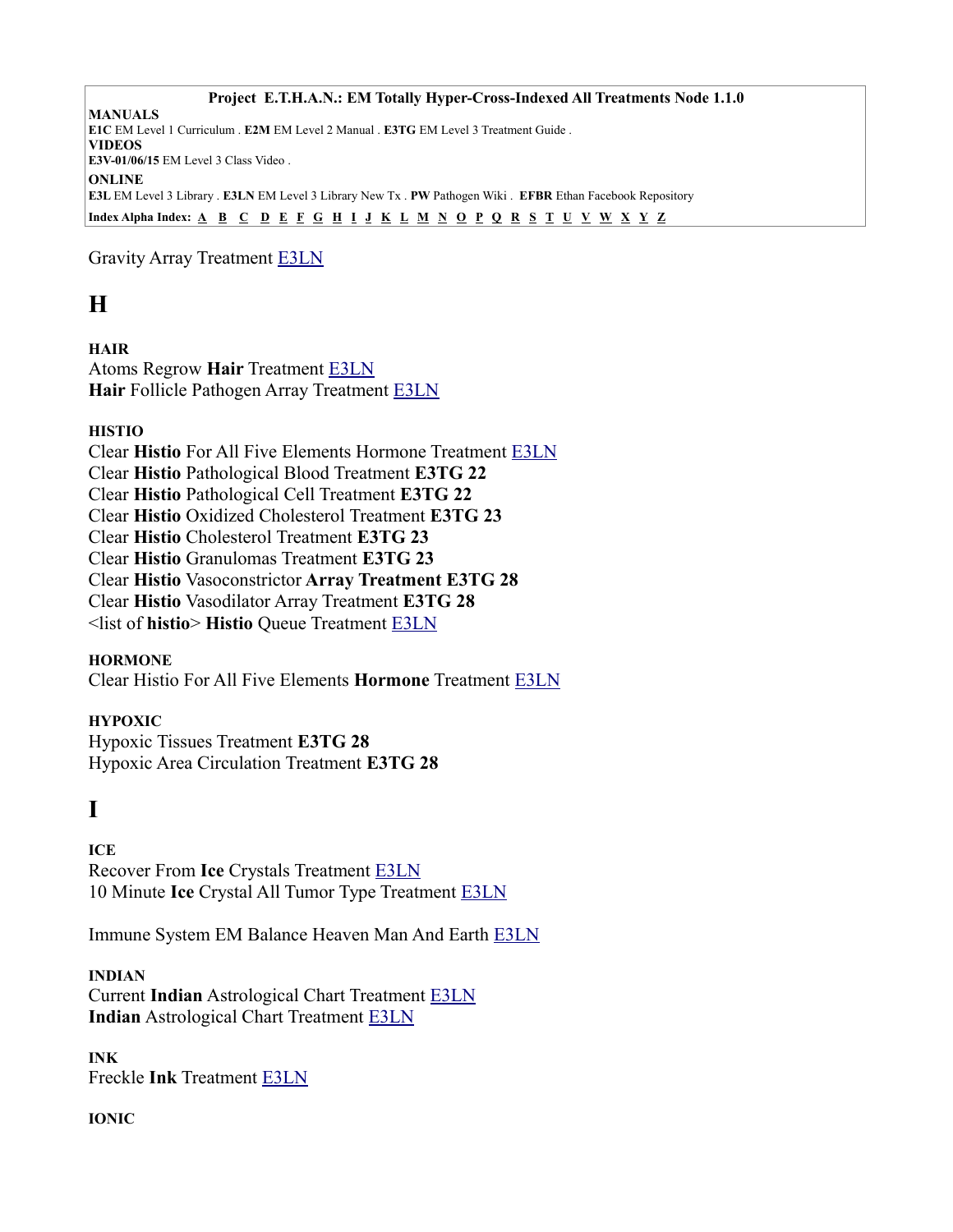Clear **Ionic** Charge Field Treatment [E3LN](https://energymedicine.online/em3-new-em-level-3-treatments/#cicf)

# **ISSUE**

90% Of Absolute Zero Skin **Issue** Array Treatment [E3LN](https://energymedicine.online/em3-new-em-level-3-treatments/#90azsia)

# <span id="page-17-3"></span>**J**

# <span id="page-17-2"></span>**K**

**KERATOSIS** 90% Of Absolute Zero Actinic **Keratosis** Treatment [E3LN](https://energymedicine.online/em3-new-em-level-3-treatments/#90azak)

Kinesiology Tape Treatment [E3LN](https://energymedicine.online/em3-new-em-level-3-treatments/#ktt)

# <span id="page-17-1"></span>**L**

Positive **Life** Vector Treatment [E3LN](https://energymedicine.online/em3-new-em-level-3-treatments/#plv)

<**list** of histio> Histio Queue Treatment [E3LN](https://energymedicine.online/em3-new-em-level-3-treatments/#lhisqu)

# **LIVER**

90% Of Absolute Zero **Liver** Spot Treatment [E3LN](https://energymedicine.online/em3-new-em-level-3-treatments/#90azls)

# **LOCAL**

Erase EM **Local** Storage Treatment [E3LN](https://energymedicine.online/em3-new-em-level-3-treatments/#eels)

**LUMEN** Open the Cavity Treatment / **Lumen** Treatment **E3TG 28**

# **LYMPHATIC**

Self-Diagnosing Imbalanced **Lymphatic Vessel** Treatment **E3TG 25 Lymphatic Vessel** Plaque Purge Treatment **E3TG 26**

**LYSE** Can Safely **Lyse** Treatment [E3LN](https://energymedicine.online/em3-new-em-level-3-treatments/#csly)

# <span id="page-17-0"></span>**M**

**MAGNET** 10,000 Gauss **Magnet** Treatment [E3LN](https://energymedicine.online/em3-new-em-level-3-treatments/#10k)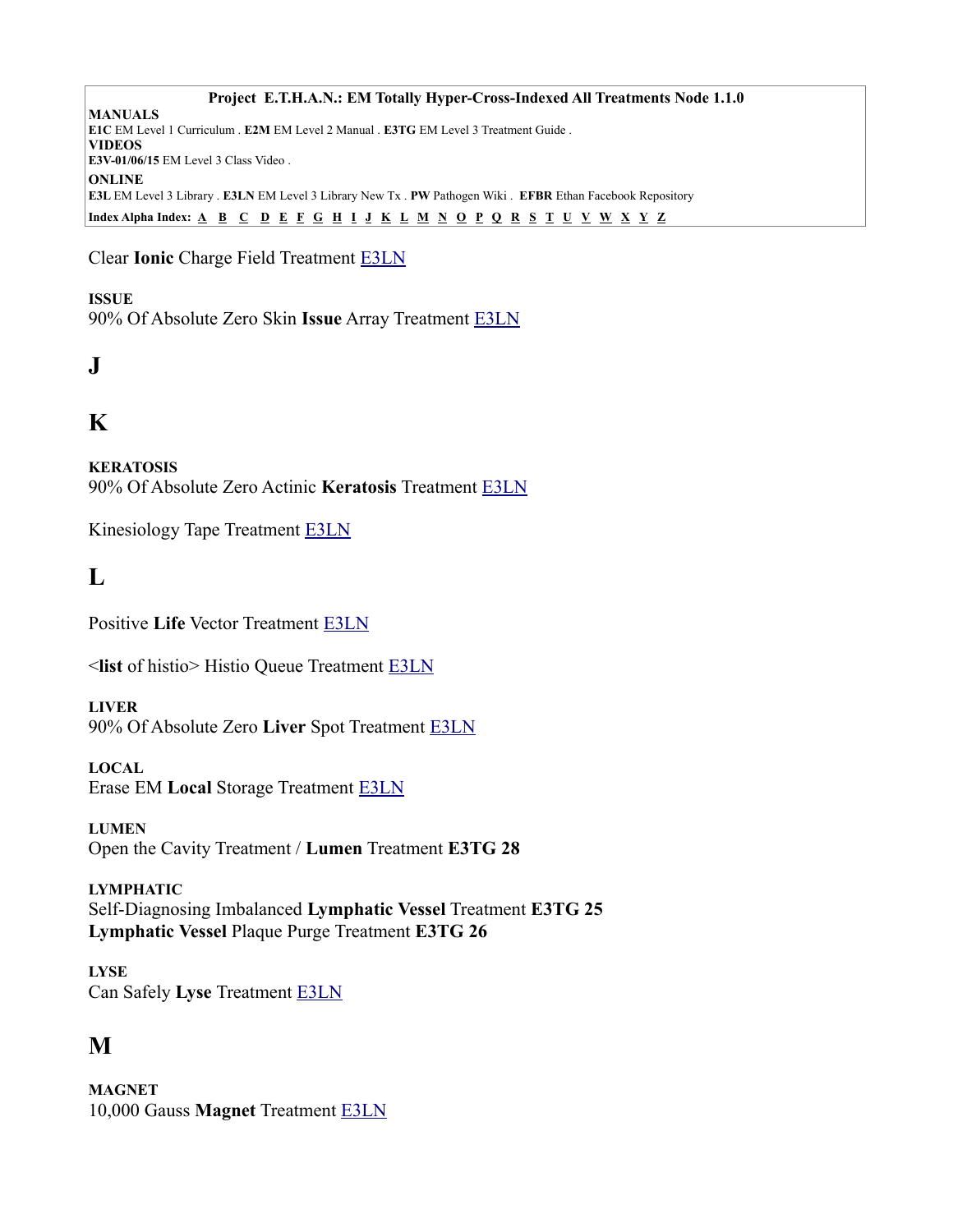**Project E.T.H.A.N.: EM Totally Hyper-Cross-Indexed All Treatments Node 1.1.0**

**MANUALS E1C** EM Level 1 Curriculum . **E2M** EM Level 2 Manual . **E3TG** EM Level 3 Treatment Guide . **VIDEOS E3V-01/06/15** EM Level 3 Class Video . **ONLINE E3L** EM Level 3 Library . **E3LN** EM Level 3 Library New Tx . **PW** Pathogen Wiki . **EFBR** Ethan Facebook Repository Index Alpha Index:  $\underline{A}$   $\underline{B}$   $\underline{C}$   $\underline{D}$   $\underline{E}$   $\underline{F}$   $\underline{G}$   $\underline{H}$   $\underline{I}$   $\underline{J}$   $\underline{K}$   $\underline{L}$   $\underline{M}$   $\underline{N}$   $\underline{O}$   $\underline{P}$   $\underline{O}$   $\underline{R}$   $\underline{S}$   $\underline{T}$   $\underline{U}$   $\underline{V}$   $\underline{$ 

#### **MAGNIFY / MAGNIFICATION** EM Magnification [E3LN](https://energymedicine.online/em3-new-em-level-3-treatments/#em-mag)

# **MALE REPRODUCTION**

Comprehensive Erectile Dysfunction Treatment [E3LN](https://energymedicine.online/em3-new-em-level-3-treatments/#ced)

Destroy **Moles** With Digestive Enzymes Treatment [E3LN](https://energymedicine.online/em3-new-em-level-3-treatments/#dmd) Destroy **Moles** With Yin Excess Treatment [E3LN](https://energymedicine.online/em3-new-em-level-3-treatments/#dmye)

Meaningful Treatment or More Meaning In My Life Treatment [E3LN](https://energymedicine.online/em3-new-em-level-3-treatments/#mt-mmlife)

#### **MICROBIOME**

Anti-Cancer Pathogen Nanobiome **Microbiome** Treatment [E3LN](https://energymedicine.online/em3-new-em-level-3-treatments/#a-cpnm) Convert To **Microbiome** Treatment [E3LN](https://energymedicine.online/em3-new-em-level-3-treatments/#ctm)

**MITOCHONDRIA Mitochondria** Replication Treatment [E3LN](https://energymedicine.online/em3-new-em-level-3-treatments/#mitr)

# **MOLECULAR**

All Parasite Array Repair **Molecular** Bonds Treatment [E3LN](https://energymedicine.online/em3-new-em-level-3-treatments/#aparmb) All Pathogen Type Repair **Molecular** Bonds Treatment [E3LN](https://energymedicine.online/em3-new-em-level-3-treatments/#aptrmb) Repair **Molecular** Bonds Treatment [E3LN](https://energymedicine.online/em3-new-em-level-3-treatments/#rmb)

# **MOLLUSCUM CONTAGIOSUM**

Molluscum Contagiosum [PW](https://energymedicine.online/gu-chong/please-contribute-to-the/pathogen-wiki/molluscum-contagiosum/) 90% Of Absolute Zero **Molluscum Contagiosum** Treatment [E3LN](https://energymedicine.online/em3-new-em-level-3-treatments/#90azmc)

Morgellon's Array Treatment **E3LN** 

**MOSQUITO** Vaporize **Mosquito** Bite Treatment [E3LN](https://energymedicine.online/em3-new-em-level-3-treatments/#vmb)

Mother Child Deficiency Treatment [E3LN](https://energymedicine.online/em3-new-em-level-3-treatments/#mcdef)

**MYCOTOXIN** Alternaria **Mycotoxin** Array Treatment [E3LN](https://energymedicine.online/em3-new-em-level-3-treatments/#amyca)

# <span id="page-18-0"></span>**N**

**NANOBIOME** Anti-Cancer Pathogen **Nanobiome** Microbiome Treatment [E3LN](https://energymedicine.online/em3-new-em-level-3-treatments/#a-cpnm)

# **NEGATIVE**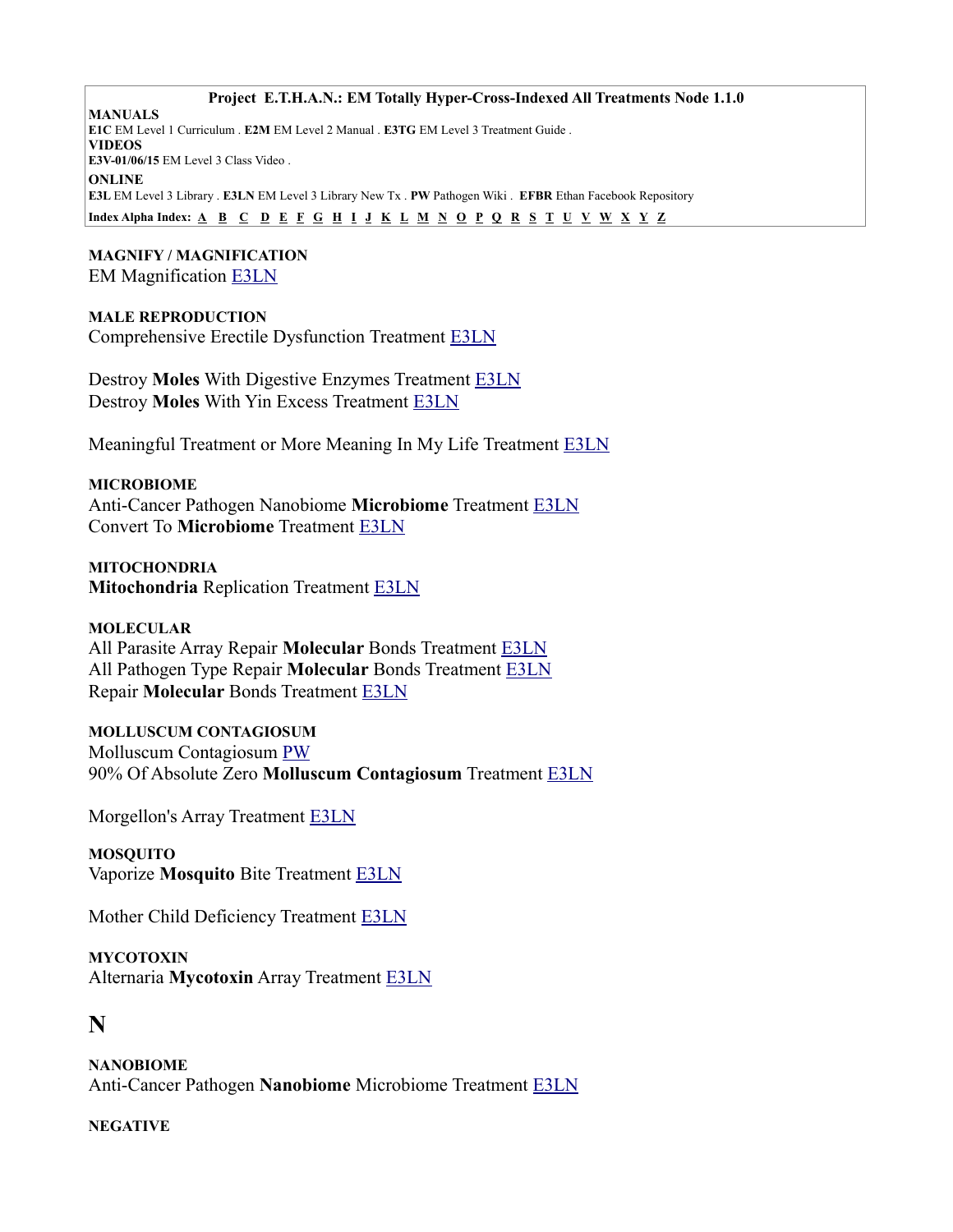Fix The Spin In Subatomic **Negative** Space Treatment [E3LN](https://energymedicine.online/em3-new-em-level-3-treatments/#fssns)

#### **NERVE / NERVES**

Balance Yin And Yang Entities In **Nerves** Treatment [E3LN](https://energymedicine.online/em3-new-em-level-3-treatments/#baly-ynerv) Clear Parasympathetic **Nerve** Field Treatment [E3LN](https://energymedicine.online/em3-new-em-level-3-treatments/#cpnf) Clear Sensory **Nerve** Field Treatment [E3LN](https://energymedicine.online/em3-new-em-level-3-treatments/#csennf) Clear Sympathetic **Nerve** Field Treatment [E3LN](https://energymedicine.online/em3-new-em-level-3-treatments/#csnf) Regenerate Damaged **Nerves** Treatment [E3LN](https://energymedicine.online/em3-new-em-level-3-treatments/#rdn)

# **NUEVO**

Nuevo Wow Treatment [E3LN](https://energymedicine.online/em3-new-em-level-3-treatments/#nwow)

**NEURONS**

Connect Disconnected **Neurons** Treatment [E3LN](https://energymedicine.online/em3-new-em-level-3-treatments/#cntdn)

**NEUTRON / NEUTRONS Neutron** Exchange Treatment [E3LN](https://energymedicine.online/em3-new-em-level-3-treatments/#nex) **Neutron** And Positron To Proton And Electron Treatment [E3LN](https://energymedicine.online/em3-new-em-level-3-treatments/#np2pe) Stop Atoms Sharing **Neutrons** Treatment [E3LN](https://energymedicine.online/em3-new-em-level-3-treatments/#satshn)

# **NEW**

New Amazing All Tumor Type Treatment **E3TG 30** New Amazing Cancer Treatment **E3TG 30** New Dynamics Treatment [E3LN](https://energymedicine.online/em3-new-em-level-3-treatments/#ndyn)

#### **NEW TREATMENTS TABLE OF CONTENTS**

-Destroy All Tumor Types With Digestive Enzymes Treatment [E3LN](https://energymedicine.online/em3-new-em-level-3-treatments/#datt) -Destroy Moles With Digestive Enzymes Treatment [E3LN](https://energymedicine.online/em3-new-em-level-3-treatments/#dmd) -Churn Digestive Enzymes Treatment [E3LN](https://energymedicine.online/em3-new-em-level-3-treatments/#cde) -Clear Digestive Enzymes Treatment [EL3N](https://energymedicine.online/em3-new-em-level-3-treatments/#clrde) -Destroy Moles With Yin Excess Treatment [E3LN](https://energymedicine.online/em3-new-em-level-3-treatments/#dmye) -Destroy All Tumor Types With Yin Excess Treatment [E3LN](https://energymedicine.online/em3-new-em-level-3-treatments/#dttye) -Clear Destructive Yin Excess [E3LN](https://energymedicine.online/em3-new-em-level-3-treatments/#cdye) -Atoms Regrow Hair Treatment [E3LN](https://energymedicine.online/em3-new-em-level-3-treatments/#arg) -Addiction To <substance> Treatment [E3LN](https://energymedicine.online/em3-new-em-level-3-treatments/#ats) -Comprehensive Atoms Array Treatment [E3LN](https://energymedicine.online/em3-new-em-level-3-treatments/#caa) -Comprehensive Astrology Array Treatment [E3LN](https://energymedicine.online/em3-new-em-level-3-treatments/#cmpaa) -Astrology Birth Chart Treatment [E3LN](https://energymedicine.online/em3-new-em-level-3-treatments/#abc) -Current Astrological Chart Treatment [E3LN](https://energymedicine.online/em3-new-em-level-3-treatments/#cac) -Indian Astrological Chart Treatment [E3LN](https://energymedicine.online/em3-new-em-level-3-treatments/#iac) -Current Indian Astrological Chart Treatment [E3LN](https://energymedicine.online/em3-new-em-level-3-treatments/#ciac) -Chinese Astrological Chart Treatment [E3LN](https://energymedicine.online/em3-new-em-level-3-treatments/#chac)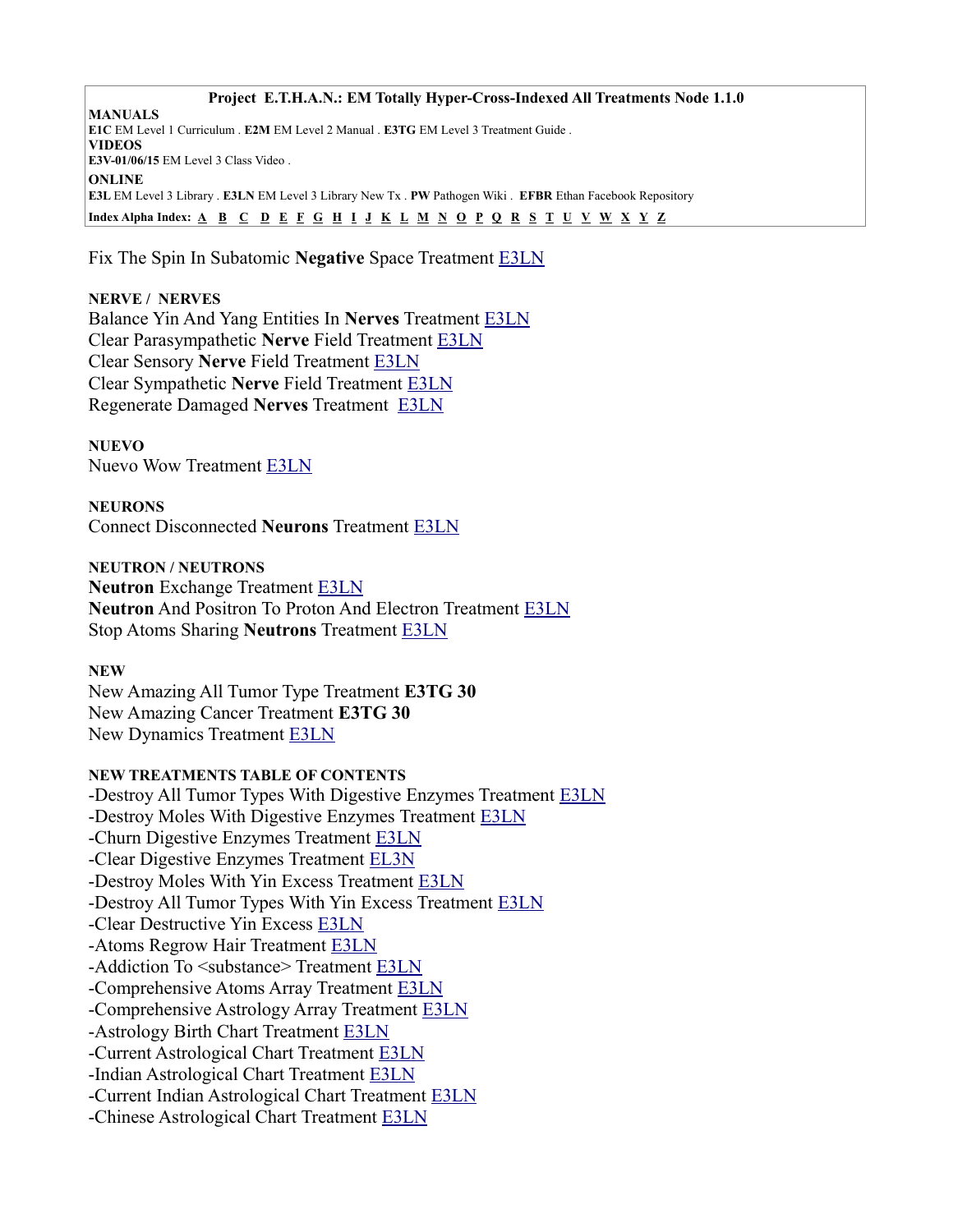**Project E.T.H.A.N.: EM Totally Hyper-Cross-Indexed All Treatments Node 1.1.0 MANUALS E1C** EM Level 1 Curriculum . **E2M** EM Level 2 Manual . **E3TG** EM Level 3 Treatment Guide . **VIDEOS E3V-01/06/15** EM Level 3 Class Video . **ONLINE E3L** EM Level 3 Library . **E3LN** EM Level 3 Library New Tx . **PW** Pathogen Wiki . **EFBR** Ethan Facebook Repository Index Alpha Index: [A](#page-3-0) [B](#page-5-0) [C](#page-6-0) [D](#page-12-0) [E](#page-13-0) [F](#page-14-0) [G](#page-15-0) [H](#page-16-1) [I](#page-16-0) [J](#page-17-3) [K](#page-17-2) [L](#page-17-1) [M](#page-17-0) [N](#page-18-0) [O](#page-22-1) [P](#page-22-0) [Q](#page-24-1) [R](#page-24-0) [S](#page-25-0) [T](#page-28-2) [U](#page-28-1) [V](#page-28-0) [W](#page-29-2) [X](#page-29-1) [Y](#page-29-0) [Z](#page-30-0) -Current Chinese Astrological Chart Treatment [E3LN](https://energymedicine.online/em3-new-em-level-3-treatments/#cchac) -Comprehensive Erectile Dysfunction Treatment [E3LN](https://energymedicine.online/em3-new-em-level-3-treatments/#ced) -Regenerate Damaged Nerves Treatment [E3LN](https://energymedicine.online/em3-new-em-level-3-treatments/#rdn) -Convert To Microbiome Treatment [E3LN](https://energymedicine.online/em3-new-em-level-3-treatments/#ctm) -Nuevo Wow Treatment [E3LN](https://energymedicine.online/em3-new-em-level-3-treatments/#nwow) -Comprehensive Staph(ylococcus) Array Treatment [E3LN](https://energymedicine.online/em3-new-em-level-3-treatments/#csa) -Comprehensive Eastern Equine Encephalitis Virus Array Treatment [E3LN](https://energymedicine.online/em3-new-em-level-3-treatments/#ceee) -Reflexive Pathogen Toxin Treatment [E3LN](https://energymedicine.online/em3-new-em-level-3-treatments/#rpt) -Erase EM Local Storage Treatment [E3LN](https://energymedicine.online/em3-new-em-level-3-treatments/#eels) -Create All Five Element Constitutions Treatment [E3LN](https://energymedicine.online/em3-new-em-level-3-treatments/#cafe) -Erase EM Drip Treatment [E3LN](https://energymedicine.online/em3-new-em-level-3-treatments/#eed) -Create EM Drip Treatment [E3LN](https://energymedicine.online/em3-new-em-level-3-treatments/#cemd) -EM Drip Fill The Organs Treatment [E3LN](https://energymedicine.online/em3-new-em-level-3-treatments/#edfo) -EM Drip Fill All Tissue Depths Treatment [E3LN](https://energymedicine.online/em3-new-em-level-3-treatments/#edfat) -EM Drip Fill The Brain Treatment [E3LN](https://energymedicine.online/em3-new-em-level-3-treatments/#edfb) -Plasmam Pilot Light Treatment [E3LN](https://energymedicine.online/em3-new-em-level-3-treatments/#ppl) -Kinesiology Tape Treatment [E3LN](https://energymedicine.online/em3-new-em-level-3-treatments/#ktt) -Spleen Qi Sinking Treatment [E3LN](https://energymedicine.online/em3-new-em-level-3-treatments/#sqs) -Connect Disconnected Neurons Treatment [E3LN](https://energymedicine.online/em3-new-em-level-3-treatments/#cntdn) -10,000 Gauss Magnet Treatment [E3LN](https://energymedicine.online/em3-new-em-level-3-treatments/#10k) -Fix The Spin In Subatomic Negative Space Treatment [E3LN](https://energymedicine.online/em3-new-em-level-3-treatments/#fssns) -Clear Fat Cell Receptor Treatment [E3LN](https://energymedicine.online/em3-new-em-level-3-treatments/#cfcr) -Freckle Ink Treatment [E3LN](https://energymedicine.online/em3-new-em-level-3-treatments/#fi) -Recover From Ice Crystals Treatment [E3LN](https://energymedicine.online/em3-new-em-level-3-treatments/#rfic) -10 Minute Ice Crystal All Tumor Type Treatment [E3LN](https://energymedicine.online/em3-new-em-level-3-treatments/#10mic) -Vaporize Mosquito Bite Treatment [E3LN](https://energymedicine.online/em3-new-em-level-3-treatments/#vmb) -Enamel Crystal Treatment [E3LN](https://energymedicine.online/em3-new-em-level-3-treatments/#ect) -Untangle Entangled Particles [E3LN](https://energymedicine.online/em3-new-em-level-3-treatments/#uep) -Unify Consciousness Treatment [E3LN](https://energymedicine.online/em3-new-em-level-3-treatments/#uc) -Pathological Capacitors Treatment [E3LN](https://energymedicine.online/em3-new-em-level-3-treatments/#pc) -Clear Ionic Charge Field Treatment [E3LN](https://energymedicine.online/em3-new-em-level-3-treatments/#cicf) -Clear Sympathetic Nerve Field Treatment [E3LN](https://energymedicine.online/em3-new-em-level-3-treatments/#csnf) -Clear Parasympathetic Nerve Field Treatment [E3LN](https://energymedicine.online/em3-new-em-level-3-treatments/#cpnf) -Clear Sensory Nerve Field Treatment [E3LN](https://energymedicine.online/em3-new-em-level-3-treatments/#csennf) -Recover From 90% Of Absolute Zero Treatment [E3LN](https://energymedicine.online/em3-new-em-level-3-treatments/#r90az) -90% Of Absolute Zero Skin Issue Array Treatment [E3LN](https://energymedicine.online/em3-new-em-level-3-treatments/#90azsia) -90% Of Absolute Zero Liver Spot Treatment [E3LN](https://energymedicine.online/em3-new-em-level-3-treatments/#90azls) -90% Of Absolute Zero Molluscum Contagiosum Treatment [E3LN](https://energymedicine.online/em3-new-em-level-3-treatments/#90azmc) -90% Of Absolute Zero Actinic Keratosis Treatment [E3LN](https://energymedicine.online/em3-new-em-level-3-treatments/#90azak) -90% Of Absolute Zero Cherry Angioma Treatment [E3LN](https://energymedicine.online/em3-new-em-level-3-treatments/#90azca) -90% Of Absolute Zero Wart Treatment [E3LN](https://energymedicine.online/em3-new-em-level-3-treatments/#90azw)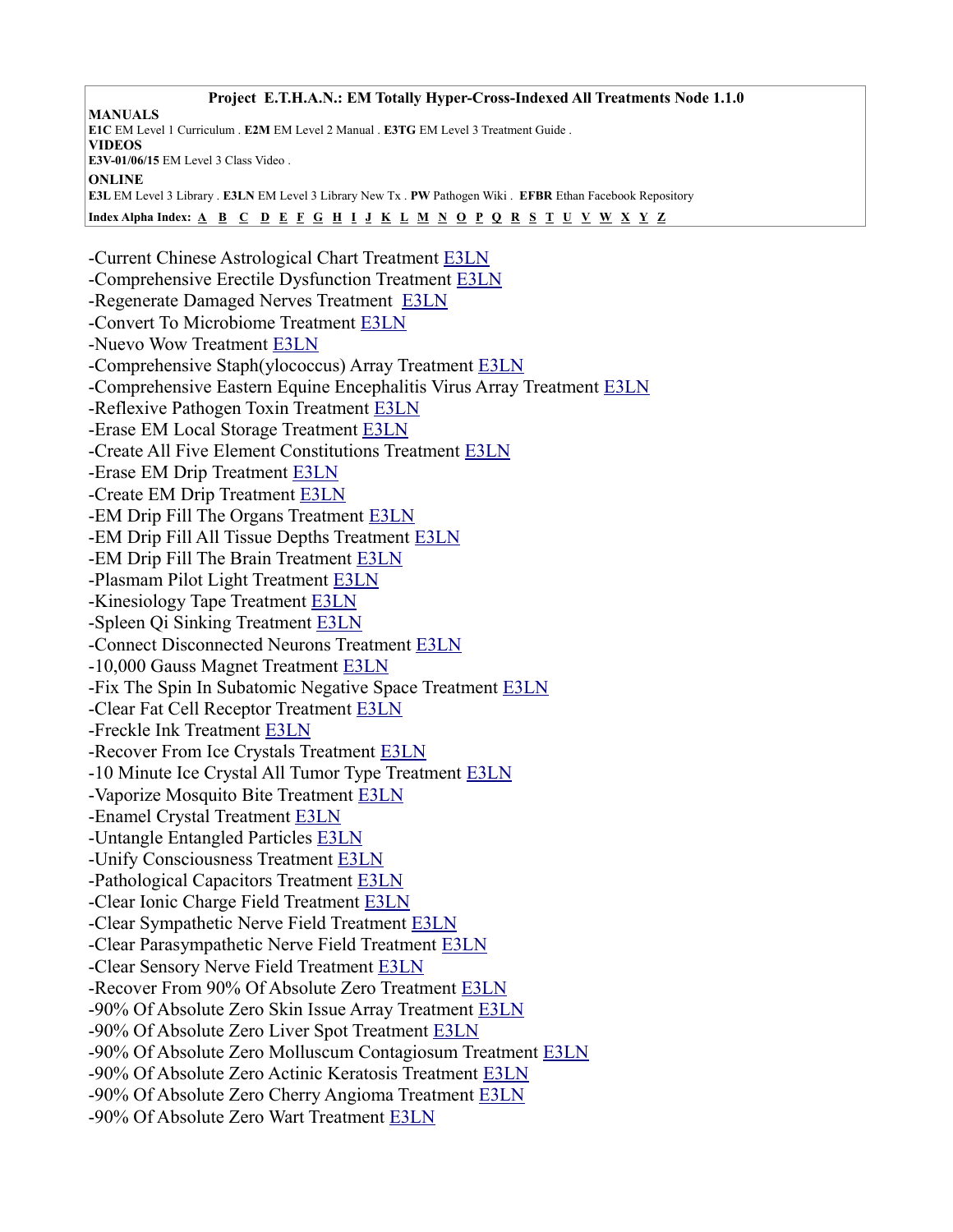**Project E.T.H.A.N.: EM Totally Hyper-Cross-Indexed All Treatments Node 1.1.0 MANUALS E1C** EM Level 1 Curriculum . **E2M** EM Level 2 Manual . **E3TG** EM Level 3 Treatment Guide . **VIDEOS E3V-01/06/15** EM Level 3 Class Video . **ONLINE E3L** EM Level 3 Library . **E3LN** EM Level 3 Library New Tx . **PW** Pathogen Wiki . **EFBR** Ethan Facebook Repository Index Alpha Index: [A](#page-3-0) [B](#page-5-0) [C](#page-6-0) [D](#page-12-0) [E](#page-13-0) [F](#page-14-0) [G](#page-15-0) [H](#page-16-1) [I](#page-16-0) [J](#page-17-3) [K](#page-17-2) [L](#page-17-1) [M](#page-17-0) [N](#page-18-0) [O](#page-22-1) [P](#page-22-0) [Q](#page-24-1) [R](#page-24-0) [S](#page-25-0) [T](#page-28-2) [U](#page-28-1) [V](#page-28-0) [W](#page-29-2) [X](#page-29-1) [Y](#page-29-0) [Z](#page-30-0) -90% Of Absolute Zero All Tumor Type Treatment [E3LN](https://energymedicine.online/em3-new-em-level-3-treatments/#90azatt) -90% Of Absolute Zero Skin Tag Treatment [E3LN](https://energymedicine.online/em3-new-em-level-3-treatments/#90azst) -90% Of Absolute Zero Mole Treatment [E3LN](https://energymedicine.online/em3-new-em-level-3-treatments/#90azmo) -Half Absolute Treatment [E3LN](https://energymedicine.online/em3-new-em-level-3-treatments/#haz) -Atom Expansion Treatment [E3LN](https://energymedicine.online/em3-new-em-level-3-treatments/#atex) -Stop Atoms Sharing Protons Treatment [E3LN](https://energymedicine.online/em3-new-em-level-3-treatments/#satshp) -Stop Atoms Sharing Neutrons Treatment [E3LN](https://energymedicine.online/em3-new-em-level-3-treatments/#satshn) -Stop Atoms Sharing Electrons Treatment [E3LN](https://energymedicine.online/em3-new-em-level-3-treatments/#satshe) -Repair Molecular Bonds Treatment [E3LN](https://energymedicine.online/em3-new-em-level-3-treatments/#rmb) -All Pathogen Type Repair Molecular Bonds Treatment [E3LN](https://energymedicine.online/em3-new-em-level-3-treatments/#aptrmb) -All Parasite Array Repair Molecular Bonds Treatment [E3LN](https://energymedicine.online/em3-new-em-level-3-treatments/#aparmb) -Electron Exchange Treatment [E3LN](https://energymedicine.online/em3-new-em-level-3-treatments/#eex) -Proton Exchange Treatment [E3LN](https://energymedicine.online/em3-new-em-level-3-treatments/#pex) -Neutron Exchange Treatment [E3LN](https://energymedicine.online/em3-new-em-level-3-treatments/#nex) -Positron To Electron Treatment [E3LN](https://energymedicine.online/em3-new-em-level-3-treatments/#p2e) -Neutron And Positron To Proton And Electron Treatment [E3LN](https://energymedicine.online/em3-new-em-level-3-treatments/#np2pe) -All Pathogen Type Positron Treatment [E3LN](https://energymedicine.online/em3-new-em-level-3-treatments/#aptpt) -All Parasite Array Positron Treatment [E3LN](https://energymedicine.online/em3-new-em-level-3-treatments/#apapt) -Spine Suction Cup Treatment [E3LN](https://energymedicine.online/em3-new-em-level-3-treatments/#ssc) -Suction Cup Treatment [E3LN](https://energymedicine.online/em3-new-em-level-3-treatments/#scc) -Collagen Array Treatment [E3LN](https://energymedicine.online/em3-new-em-level-3-treatments/#cola) -<type of problem> Ripple Effect Treatment [E3LN](https://energymedicine.online/em3-new-em-level-3-treatments/#topre) -<list of histio> Histio Queue Treatment [E3LN](https://energymedicine.online/em3-new-em-level-3-treatments/#lhisqu) -Calvin Cycle Array Treatment [E3LN](https://energymedicine.online/em3-new-em-level-3-treatments/#cca) -Gravity Array Treatment [E3LN](https://energymedicine.online/em3-new-em-level-3-treatments/#gra) -Shape Size Array Treatment [E3LN](https://energymedicine.online/em3-new-em-level-3-treatments/#ssza) -Pyramid Treatment [E3LN](https://energymedicine.online/em3-new-em-level-3-treatments/#pyrt) -Spherical Treatment [E3LN](https://energymedicine.online/em3-new-em-level-3-treatments/#sph) -Egg Shape Treatment [E3LN](https://energymedicine.online/em3-new-em-level-3-treatments/#egg) -Easier Treatment [E3LN](https://energymedicine.online/em3-new-em-level-3-treatments/#ease) -Anti-Cancer Pathogen Nanobiome Microbiome Treatment [E3LN](https://energymedicine.online/em3-new-em-level-3-treatments/#a-cpnm) -Can Safely Lyse Treatment [E3LN](https://energymedicine.online/em3-new-em-level-3-treatments/#csly) -Positive Life Vector Treatment [E3LN](https://energymedicine.online/em3-new-em-level-3-treatments/#plv) -Meaningful Treatment or More Meaning In My Life Treatment **E3LN** -Mother Child Deficiency Treatment [E3LN](https://energymedicine.online/em3-new-em-level-3-treatments/#mcdef) -Clear Excess From The Tissue-Angles Treatment [E3LN](https://energymedicine.online/em3-new-em-level-3-treatments/#cet-a) -Fused Capillary Treatment [E3LN](https://energymedicine.online/em3-new-em-level-3-treatments/#fucap) -Immune System EM Balance Heaven Man And Earth [E3LN](https://energymedicine.online/em3-new-em-level-3-treatments/#isbh-m-e) -Balance Yin And Yang Entities In Genes Treatment [E3LN](https://energymedicine.online/em3-new-em-level-3-treatments/#baly-ygene) -Balance Yin And Yang Entities In Nerves Treatment [E3LN](https://energymedicine.online/em3-new-em-level-3-treatments/#baly-ynerv) -New Dynamics Treatment [E3LN](https://energymedicine.online/em3-new-em-level-3-treatments/#ndyn)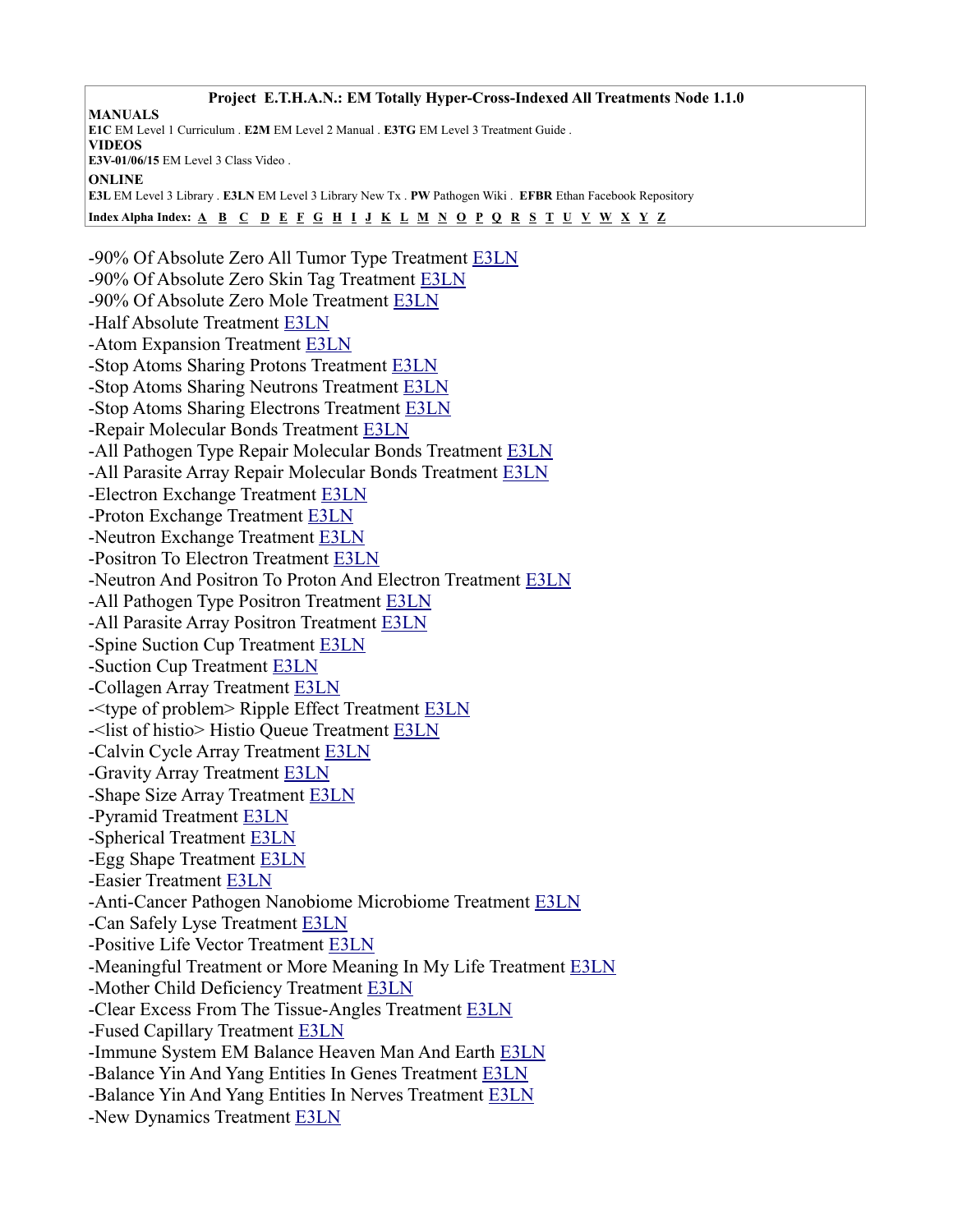-Clear Histio For All Five Elements Hormone Treatment [E3LN](https://energymedicine.online/em3-new-em-level-3-treatments/#clrhis5)  -Comprehensive Soft Tissue Adhesions Array Treatment [E3LN](https://energymedicine.online/em3-new-em-level-3-treatments/#cstaa) -Soft Tissue Adhesions Treatment [E3LN](https://energymedicine.online/em3-new-em-level-3-treatments/#stad) -Stomach Fire Array Treatment [E3LN](https://energymedicine.online/em3-new-em-level-3-treatments/#sfia) -Prune Juice Treatment [E3LN](https://energymedicine.online/em3-new-em-level-3-treatments/#prune) -Hair Follicle Pathogen Array Treatment [E3LN](https://energymedicine.online/em3-new-em-level-3-treatments/#folpa) -Comprehensive Rope Worm Array Treatment [E3LN](https://energymedicine.online/em3-new-em-level-3-treatments/#crwa) -Alternaria Mycotoxin Array Treatment [E3LN](https://energymedicine.online/em3-new-em-level-3-treatments/#amyca) -Morgellon's Array Treatment [E3LN](https://energymedicine.online/em3-new-em-level-3-treatments/#morga) -Mitochondria Replication Treatment [E3LN](https://energymedicine.online/em3-new-em-level-3-treatments/#mitr) -Start It Up Treatment [E3LN](https://energymedicine.online/em3-new-em-level-3-treatments/#start) -Wrap It Up Treatment [E3LN](https://energymedicine.online/em3-new-em-level-3-treatments/#wrap) -Deep Healing Treatment [E3LN](https://energymedicine.online/em3-new-em-level-3-treatments/#deep) -Calibrate Yin Entities Treatment [E3LN](https://energymedicine.online/em3-new-em-level-3-treatments/#calyin) -Support Yang Entity Sub Sub Structures Treatment [E3LN](https://energymedicine.online/em3-new-em-level-3-treatments/#supyangsss) -Vaporize Yin Entity Sub Sub Structures Treatment [E3LN](https://energymedicine.online/em3-new-em-level-3-treatments/#vapyinsss) -Connect Yang Spirit To Genes Treatment [E3LN](https://energymedicine.online/em3-new-em-level-3-treatments/#conyangs2g) -Field Array [E3LN](https://energymedicine.online/em3-new-em-level-3-treatments/#farr) -EM Magnification [E3LN](https://energymedicine.online/em3-new-em-level-3-treatments/#em-mag) -At Next 20 [E3LN](https://energymedicine.online/em3-new-em-level-3-treatments/#at20)

# <span id="page-22-1"></span>**O**

**ORGAN / ORGANS** All **Organs** All Blood Vessel Plaque Purge Treatment **E3TG 26** EM Drip Fill The **Organs** Treatment [E3LN](https://energymedicine.online/em3-new-em-level-3-treatments/#edfo)

# <span id="page-22-0"></span>**P**

**PAIN** Self-Diagnosing Blood Stagnation **Pain** Treatment **E3TG** 22

**PARASITE** All **Parasite** Array Positron Treatment [E3LN](https://energymedicine.online/em3-new-em-level-3-treatments/#apapt) All **Parasite** Array Repair Molecular Bonds Treatment [E3LN](https://energymedicine.online/em3-new-em-level-3-treatments/#aparmb)

**PARASYMPATHETIC** Clear **Parasympathetic** Nerve Field Treatment [E3LN](https://energymedicine.online/em3-new-em-level-3-treatments/#cpnf)

**PARAMETER / PARAMETERS** At Next 20 [E3LN](https://energymedicine.online/em3-new-em-level-3-treatments/#at20)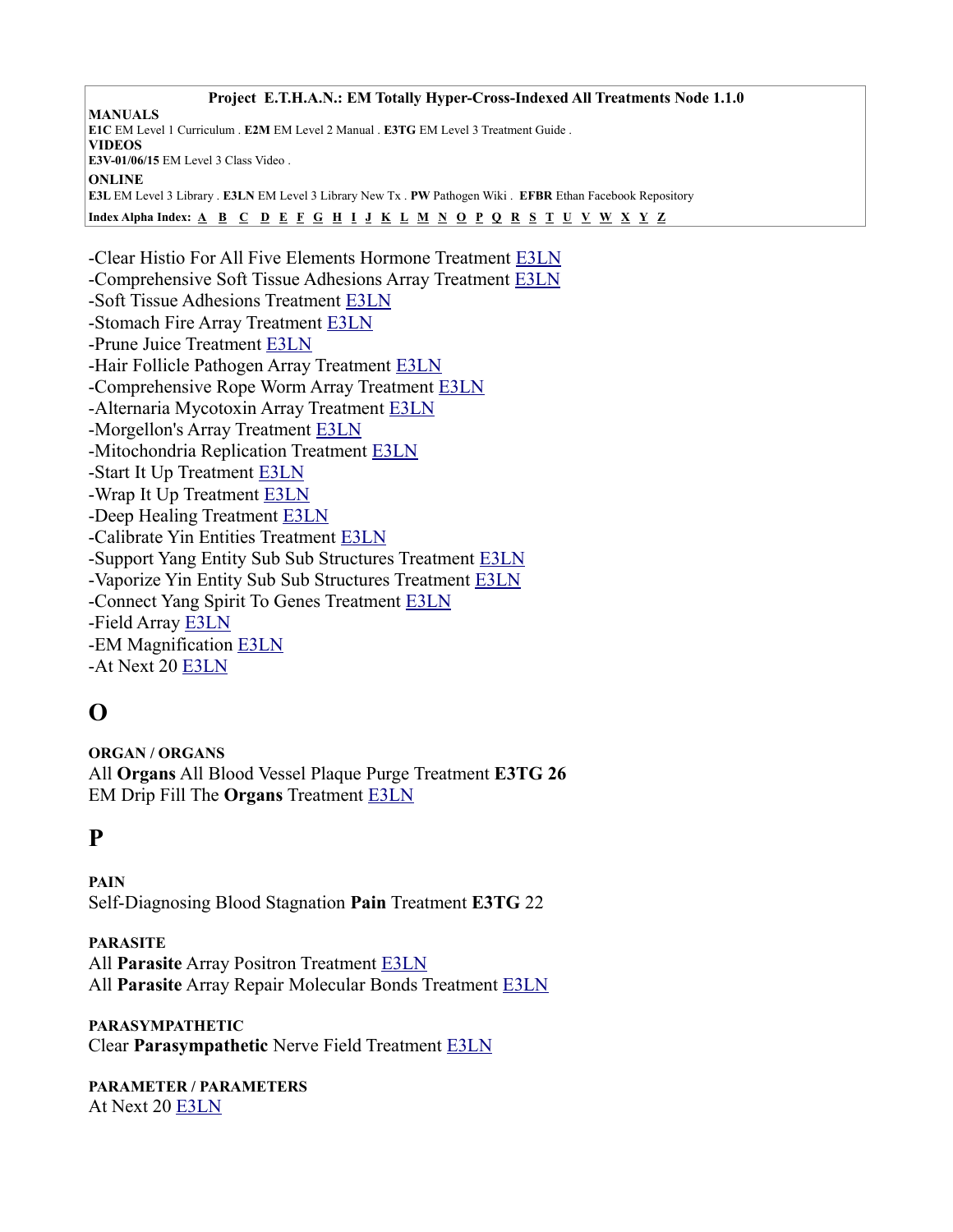#### **Project E.T.H.A.N.: EM Totally Hyper-Cross-Indexed All Treatments Node 1.1.0**

**MANUALS E1C** EM Level 1 Curriculum . **E2M** EM Level 2 Manual . **E3TG** EM Level 3 Treatment Guide . **VIDEOS E3V-01/06/15** EM Level 3 Class Video . **ONLINE E3L** EM Level 3 Library . **E3LN** EM Level 3 Library New Tx . **PW** Pathogen Wiki . **EFBR** Ethan Facebook Repository Index Alpha Index:  $\underline{A}$   $\underline{B}$   $\underline{C}$   $\underline{D}$   $\underline{E}$   $\underline{F}$   $\underline{G}$   $\underline{H}$   $\underline{I}$   $\underline{J}$   $\underline{K}$   $\underline{L}$   $\underline{M}$   $\underline{N}$   $\underline{O}$   $\underline{P}$   $\underline{O}$   $\underline{R}$   $\underline{S}$   $\underline{T}$   $\underline{U}$   $\underline{V}$   $\underline{$ 

#### **PARTICLES**

Untangle Entangled **Particles** [E3LN](https://energymedicine.online/em3-new-em-level-3-treatments/#uep)

#### **PATHOGEN**

All **Pathogen** Type Positron Treatment [E3LN](https://energymedicine.online/em3-new-em-level-3-treatments/#aptpt) All **Pathogen** Type Repair Molecular Bonds Treatment [E3LN](https://energymedicine.online/em3-new-em-level-3-treatments/#aptrmb) Anti-Cancer **Pathogen** Nanobiome Microbiome Treatment [E3LN](https://energymedicine.online/em3-new-em-level-3-treatments/#a-cpnm) Hair Follicle **Pathogen** Array Treatment [E3LN](https://energymedicine.online/em3-new-em-level-3-treatments/#folpa) **Pathogen** Wiki [PW](https://energymedicine.online/gu-chong/please-contribute-to-the/pathogen-wiki/) Reflexive **Pathogen** Toxin Treatment [E3LN](https://energymedicine.online/em3-new-em-level-3-treatments/#rpt)

**PATHOLOGICAL** EM Blood Stagnation Treatment / Clear Histio **Pathological** Blood Treatment **E3TG** 22 **Pathological** Capacitors Treatment [E3LN](https://energymedicine.online/em3-new-em-level-3-treatments/#pc) EM Cell Stagnation Treatment / Clear Histio **Pathological** Cell Treatment **E3TG** 22

#### **PENIS**

Comprehensive Erectile Dysfunction Treatment [E3LN](https://energymedicine.online/em3-new-em-level-3-treatments/#ced)

#### **PLASMAM**

Plasmam Pilot Light Treatment [E3LN](https://energymedicine.online/em3-new-em-level-3-treatments/#ppl)

#### **PLAQUE/PLAQUE PURGE**

EM Blood Vessel **Plaque** Treatment **E3TG 25 Plaque Purge** Treatment **E3TG 26** Vein **Plaque Purge** Treatment **E3TG 26** Capillary **Plaque Purge** Treatment **E3TG 26** Lymphatic Vessel **Plaque Purge** Treatment **E3TG 26** All Blood Vessel **Plaque Purge** Treatment **E3TG 26** All Organs All Blood Vessel **Plaque Purg**e Treatment **E3TG 26** All Glands All Blood Vessel **Plaque Purge** Treatment **E3TG 26** Respiratory Tract All Blood Vessel **Plaque Purge** Treatment **E3TG 26** Cardiac Heart All Blood Vessel **Plaque Purge** Treatment / Cardiac Muscle All Blood Vessel **Plaque Purge** Treatment **E3TG 27**

Positive Life Vector Treatment [E3LN](https://energymedicine.online/em3-new-em-level-3-treatments/#plv)

#### **POSITRON**

All Parasite Array **Positron** Treatment [E3LN](https://energymedicine.online/em3-new-em-level-3-treatments/#apapt) All Pathogen Type **Positron** Treatment [E3LN](https://energymedicine.online/em3-new-em-level-3-treatments/#aptpt) Neutron And **Positron** To Proton And Electron Treatment [E3LN](https://energymedicine.online/em3-new-em-level-3-treatments/#np2pe) **Positron** To Electron Treatment [E3LN](https://energymedicine.online/em3-new-em-level-3-treatments/#p2e)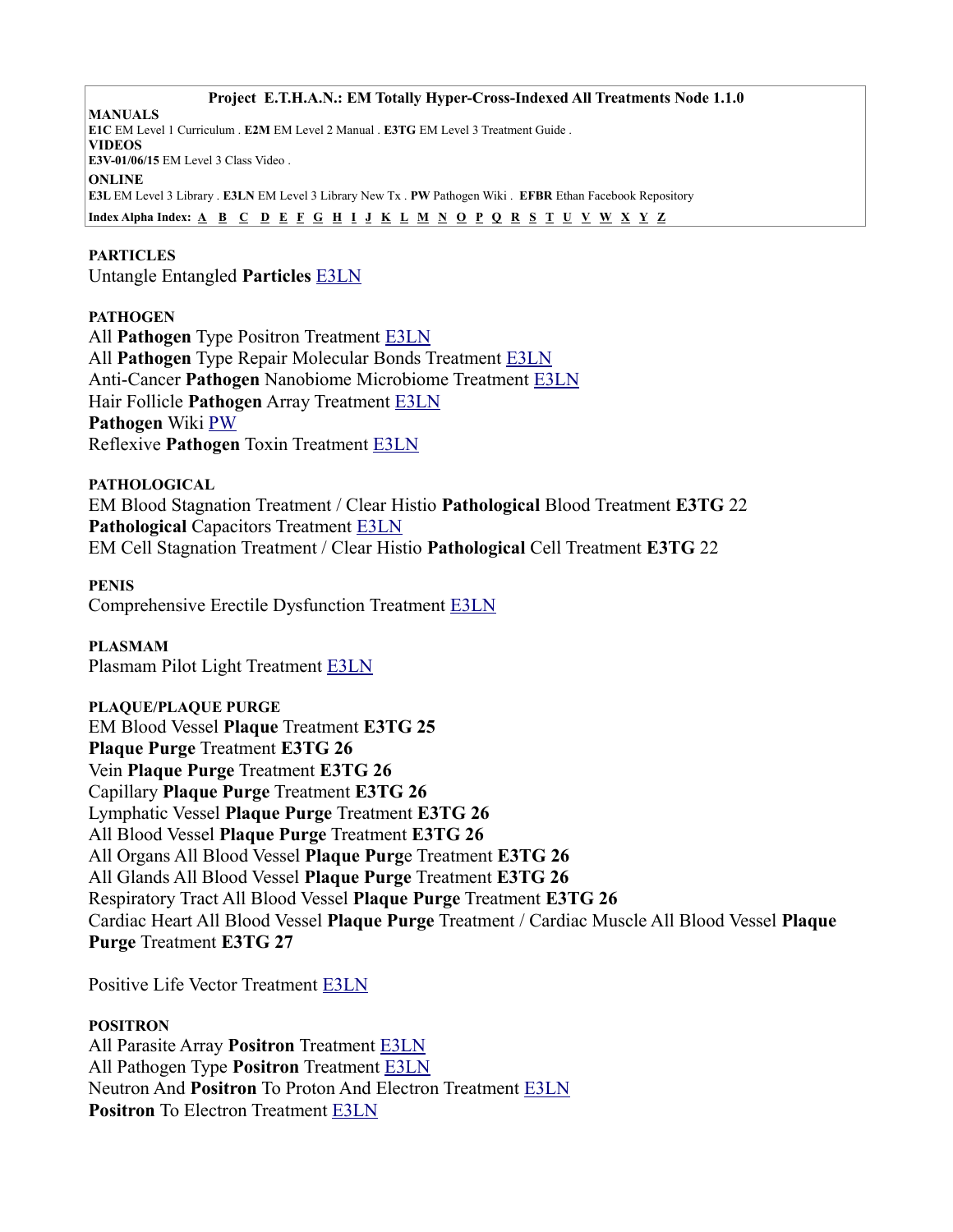#### **Project E.T.H.A.N.: EM Totally Hyper-Cross-Indexed All Treatments Node 1.1.0**

**MANUALS E1C** EM Level 1 Curriculum . **E2M** EM Level 2 Manual . **E3TG** EM Level 3 Treatment Guide . **VIDEOS E3V-01/06/15** EM Level 3 Class Video . **ONLINE E3L** EM Level 3 Library . **E3LN** EM Level 3 Library New Tx . **PW** Pathogen Wiki . **EFBR** Ethan Facebook Repository Index Alpha Index:  $\underline{A}$   $\underline{B}$   $\underline{C}$   $\underline{D}$   $\underline{E}$   $\underline{F}$   $\underline{G}$   $\underline{H}$   $\underline{I}$   $\underline{J}$   $\underline{K}$   $\underline{L}$   $\underline{M}$   $\underline{N}$   $\underline{O}$   $\underline{P}$   $\underline{O}$   $\underline{R}$   $\underline{S}$   $\underline{T}$   $\underline{U}$   $\underline{V}$   $\underline{$ 

# **PROTON / PROTONS** Neutron And Positron To **Proton** And Electron Treatment [E3LN](https://energymedicine.online/em3-new-em-level-3-treatments/#np2pe) **Proton** Exchange Treatment [E3LN](https://energymedicine.online/em3-new-em-level-3-treatments/#pex) Stop Atoms Sharing **Protons** Treatment [E3LN](https://energymedicine.online/em3-new-em-level-3-treatments/#satshp)

Prune Juice Treatment [E3LN](https://energymedicine.online/em3-new-em-level-3-treatments/#prune)

**PURGE**  Circulating Blood Excess Salt **Purge** Treatment **E3TG 27** Circulating Blood Excess Sugar **Purge** Treatment **E3TG 27**

Pneumoniae Array Treatment **E3TG 23**

Pyramid Treatment [E3LN](https://energymedicine.online/em3-new-em-level-3-treatments/#pyrt)

# <span id="page-24-1"></span>**Q**

**QI** Spleen **Qi** Sinking Treatment [E3LN](https://energymedicine.online/em3-new-em-level-3-treatments/#sqs) **Qi** and Blood Treatment **E3TG 25**

**QI INFUSIONS** Improved Circulation Qi Infusions Treatment **E3TG** 22

<list of histio> Histio **Queue** Treatment [E3LN](https://energymedicine.online/em3-new-em-level-3-treatments/#lhisqu)

# <span id="page-24-0"></span>**R**

**RECEPTOR** Clear Fat Cell **Receptor** Treatment [E3LN](https://energymedicine.online/em3-new-em-level-3-treatments/#cfcr)

# **RECOVER**

Recover From Ice Crystals Treatment [E3LN](https://energymedicine.online/em3-new-em-level-3-treatments/#rfic) Recover From 90% Of Absolute Zero Treatment [E3LN](https://energymedicine.online/em3-new-em-level-3-treatments/#r90az)

Reflexive Pathogen Toxin Treatment [E3LN](https://energymedicine.online/em3-new-em-level-3-treatments/#rpt)

**REGENERATE** Regenerate Damaged Nerves Treatment [E3LN](https://energymedicine.online/em3-new-em-level-3-treatments/#rdn)

**REGROW** Atoms **Regrow** Hair Treatment [E3LN](https://energymedicine.online/em3-new-em-level-3-treatments/#arg)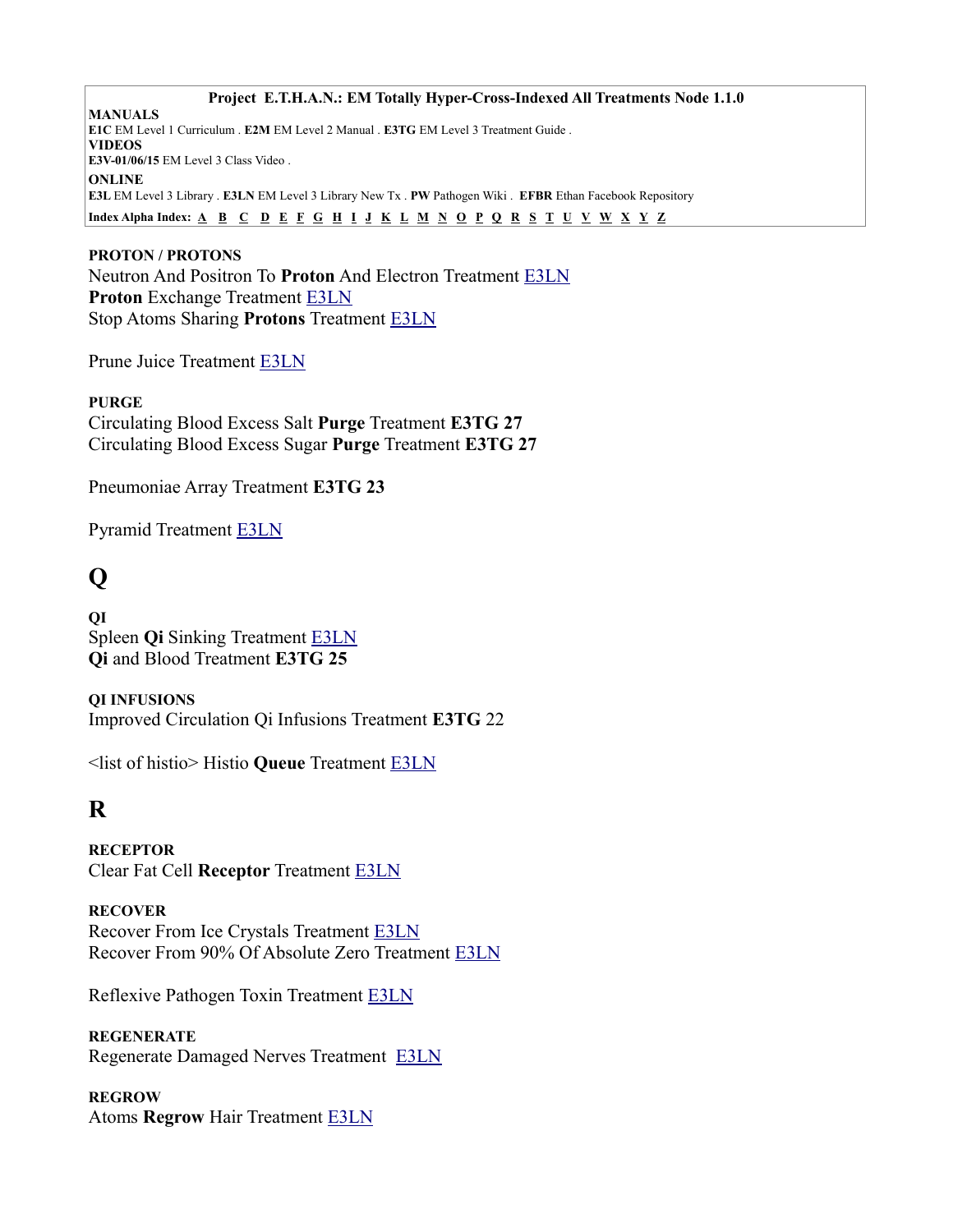**Project E.T.H.A.N.: EM Totally Hyper-Cross-Indexed All Treatments Node 1.1.0 MANUALS E1C** EM Level 1 Curriculum . **E2M** EM Level 2 Manual . **E3TG** EM Level 3 Treatment Guide . **VIDEOS E3V-01/06/15** EM Level 3 Class Video . **ONLINE E3L** EM Level 3 Library . **E3LN** EM Level 3 Library New Tx . **PW** Pathogen Wiki . **EFBR** Ethan Facebook Repository Index Alpha Index: [A](#page-3-0) [B](#page-5-0) [C](#page-6-0) [D](#page-12-0) [E](#page-13-0) [F](#page-14-0) [G](#page-15-0) [H](#page-16-1) [I](#page-16-0) [J](#page-17-3) [K](#page-17-2) [L](#page-17-1) [M](#page-17-0) [N](#page-18-0) [O](#page-22-1) [P](#page-22-0) [Q](#page-24-1) [R](#page-24-0) [S](#page-25-0) [T](#page-28-2) [U](#page-28-1) Y [W](#page-29-2) [X](#page-29-1) [Y](#page-29-0) [Z](#page-30-0)

#### **REPAIR**

All Parasite Array **Repair** Molecular Bonds Treatment [E3LN](https://energymedicine.online/em3-new-em-level-3-treatments/#aparmb) All Pathogen Type **Repair** Molecular Bonds Treatment [E3LN](https://energymedicine.online/em3-new-em-level-3-treatments/#aptrmb) **Repair** Molecular Bonds Treatment [E3LN](https://energymedicine.online/em3-new-em-level-3-treatments/#rmb)

#### **REPLICATION**

Mitochondria **Replication** Treatment [E3LN](https://energymedicine.online/em3-new-em-level-3-treatments/#mitr)

**REPRODUCTION (FEMALE)**

**REPRODUCTION (MALE)** Comprehensive Erectile Dysfunction Treatment [E3LN](https://energymedicine.online/em3-new-em-level-3-treatments/#ced)

**RESPIROTORY Respiratory Tract** All Blood Vessel Plaque Purge Treatment **E3TG 26**

EM Reynaud's Treatment **E3TG 29**

<type of problem> **Ripple Effect** Treatment [E3LN](https://energymedicine.online/em3-new-em-level-3-treatments/#topre)

**ROPE WORM** Comprehensive **Rope Worm** Array Treatment [E3LN](https://energymedicine.online/em3-new-em-level-3-treatments/#crwa)

# <span id="page-25-0"></span>**S**

**SAFE / SAFELY** Can **Safely** Lyse Treatment [E3LN](https://energymedicine.online/em3-new-em-level-3-treatments/#csly)

**SELF-DIAGNOSING Self-Diagnosing** Blood Stagnation Pain Treatment **E3TG** 22 **Self-Diagnosing** Prolapsed Blood Vessel Treatment **E3TG 25 Self-Diagnosing** Imbalanced Lymphatic Vessel Treatment **E3TG 25 Self-Diagnosing** Imbalanced Capillary Treatment **E3TG 25**

**SENSORY** Clear **Sensory** Nerve Field Treatment [E3LN](https://energymedicine.online/em3-new-em-level-3-treatments/#csennf)

Seven Day Cancer Support Array Treatment **E3TG 30**

# **SEXUALITY (FEMALE)**

**SEXUALITY (MALE)**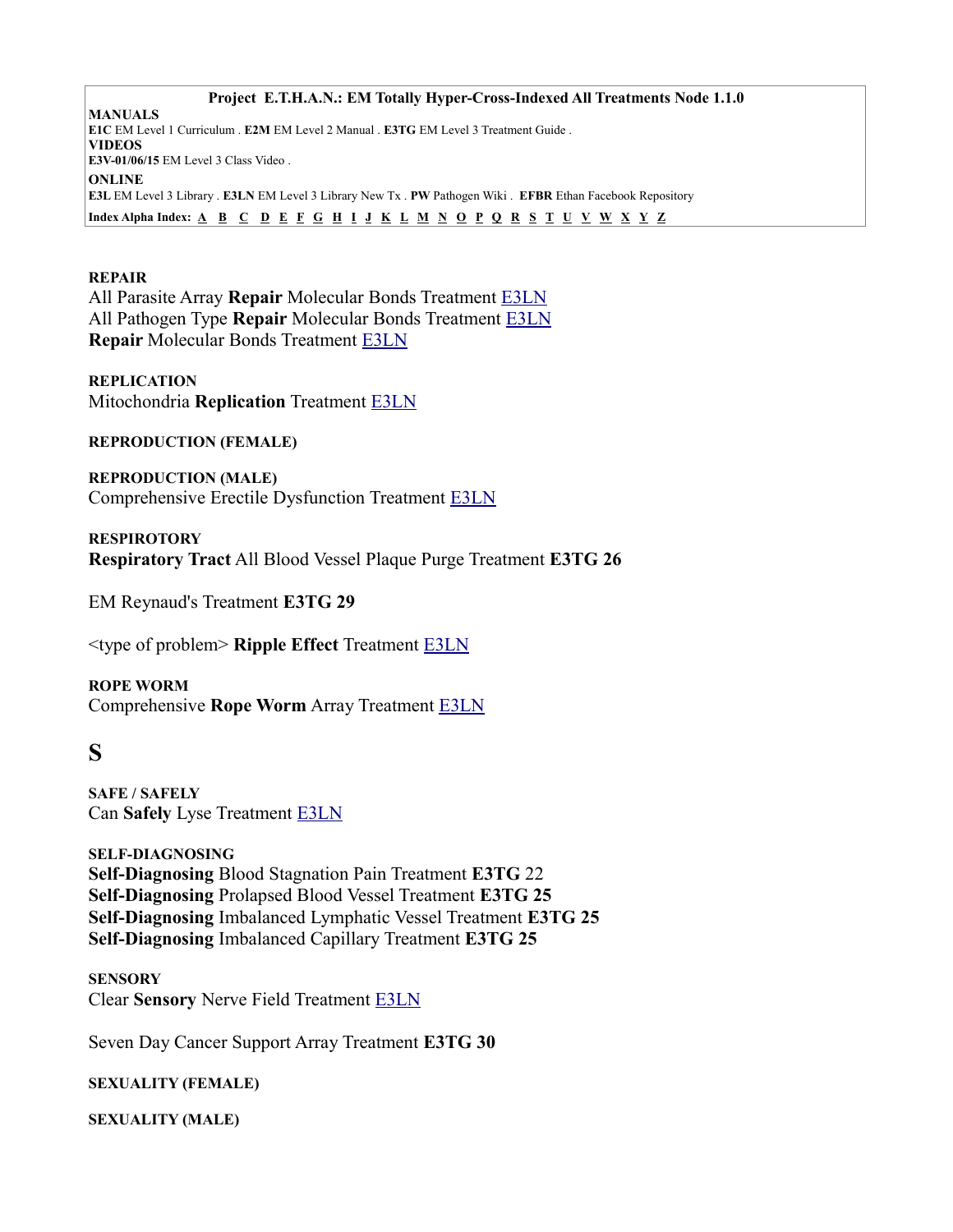Comprehensive Erectile Dysfunction Treatment [E3LN](https://energymedicine.online/em3-new-em-level-3-treatments/#ced)

Shape Size Array Treatment [E3LN](https://energymedicine.online/em3-new-em-level-3-treatments/#ssza)

# **SHARING**

Stop Atoms **Sharing** Electrons Treatment [E3LN](https://energymedicine.online/em3-new-em-level-3-treatments/#satshe) Stop Atoms **Sharing** Neutrons Treatment [E3LN](https://energymedicine.online/em3-new-em-level-3-treatments/#satshn) Stop Atoms **Sharing** Protons Treatment [E3LN](https://energymedicine.online/em3-new-em-level-3-treatments/#satshp)

**SKIN** 90% Of Absolute Zero **Skin** Issue Array Treatment [E3LN](https://energymedicine.online/em3-new-em-level-3-treatments/#90azsia)

**SINKING** Spleen Qi **Sinking** Treatment [E3LN](https://energymedicine.online/em3-new-em-level-3-treatments/#sqs)

Soft Tissue Adhesions Treatment [E3LN](https://energymedicine.online/em3-new-em-level-3-treatments/#stad)

**SPACE** Fix The Spin In Subatomic Negative **Space** Treatment [E3LN](https://energymedicine.online/em3-new-em-level-3-treatments/#fssns)

Spherical Treatment [E3LN](https://energymedicine.online/em3-new-em-level-3-treatments/#sph)

**SPLEEN** Spleen Qi Sinking Treatment [E3LN](https://energymedicine.online/em3-new-em-level-3-treatments/#sqs)

**SPIN** Fix The **Spin** In Subatomic Negative Space Treatment [E3LN](https://energymedicine.online/em3-new-em-level-3-treatments/#fssns)

Spine Suction Cup Treatment [E3LN](https://energymedicine.online/em3-new-em-level-3-treatments/#ssc)

# **SPIRIT**

Connect Yang **Spirit** To Genes Treatment [E3LN](https://energymedicine.online/em3-new-em-level-3-treatments/#conyangs2g)

# **SPIRITUAL**

Astrology Birth Chart Treatment [E3LN](https://energymedicine.online/em3-new-em-level-3-treatments/#abc) Chinese Astrological Chart Treatment [E3LN](https://energymedicine.online/em3-new-em-level-3-treatments/#chac) Comprehensive Astrology Array Treatment [E3LN](https://energymedicine.online/em3-new-em-level-3-treatments/#cmpaa) Current Astrological Chart Treatment [E3LN](https://energymedicine.online/em3-new-em-level-3-treatments/#cac) Current Chinese Astrological Chart Treatment [E3LN](https://energymedicine.online/em3-new-em-level-3-treatments/#cchac) Indian Astrological Chart Treatment [E3LN](https://energymedicine.online/em3-new-em-level-3-treatments/#iac) Unify Consciousness Treatment [E3LN](https://energymedicine.online/em3-new-em-level-3-treatments/#uc)

# **SPOT**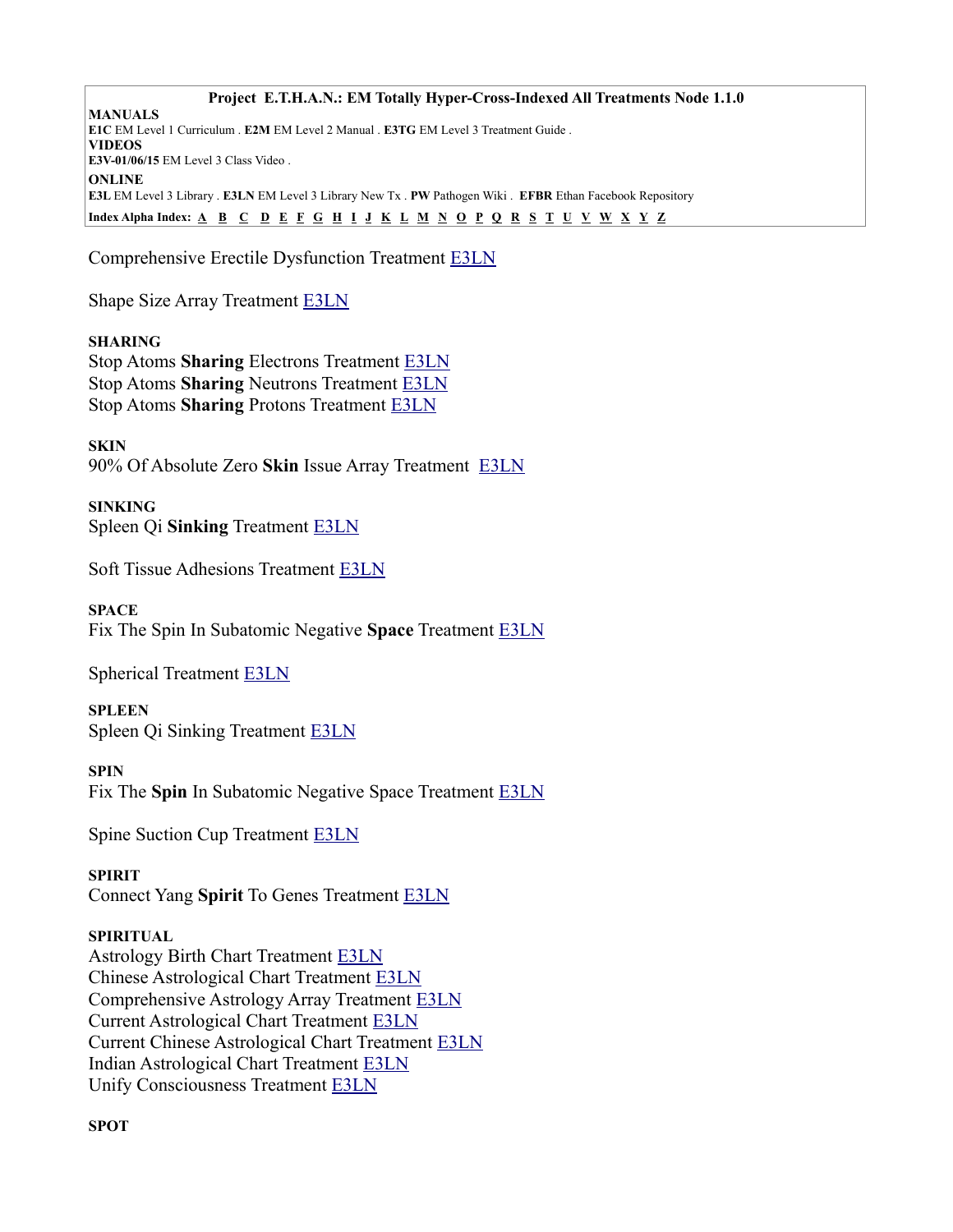90% Of Absolute Zero Liver **Spot** Treatment [E3LN](https://energymedicine.online/em3-new-em-level-3-treatments/#90azls)

# **STAGNATION**

EM Blood **Stagnation** Treatment **E3TG** 22 Self-Diagnosing Blood **Stagnation** Pain Treatment **E3TG** 22 EM Cell **Stagnation** Treatment **E3TG** 22

**STAPH / STAPHYLOCOCCUS** Staphylococcus [PW](https://energymedicine.online/gu-chong/please-contribute-to-the/pathogen-wiki/staphylococcus/) Comprehensive Staph(ylococcus) Array Treatment [E3LN](https://energymedicine.online/em3-new-em-level-3-treatments/#csa)

Start It Up Treatment [E3LN](https://energymedicine.online/em3-new-em-level-3-treatments/#start) Stomach Fire Array Treatment [E3LN](https://energymedicine.online/em3-new-em-level-3-treatments/#sfia)

#### **STOP**

**Stop** Atoms Sharing Electrons Treatment [E3LN](https://energymedicine.online/em3-new-em-level-3-treatments/#satshe) **Stop** Atoms Sharing Neutrons Treatment [E3LN](https://energymedicine.online/em3-new-em-level-3-treatments/#satshn) **Stop** Atoms Sharing Protons Treatment **E3LN** 

**STORAGE** Erase EM Local **Storage** Treatment [E3LN](https://energymedicine.online/em3-new-em-level-3-treatments/#eels)

#### **STRUCTURES**

Support Yang Entity Sub Sub **Structures** Treatment [E3LN](https://energymedicine.online/em3-new-em-level-3-treatments/#supyangsss) Vaporize Yin Entity Sub Sub **Structures** Treatment [E3LN](https://energymedicine.online/em3-new-em-level-3-treatments/#vapyinsss)

**SUBATOMIC** Fix The Spin In **Subatomic** Negative Space Treatment [E3LN](https://energymedicine.online/em3-new-em-level-3-treatments/#fssns)

**SUCTION CUP Suction Cup** Treatment [E3LN](https://energymedicine.online/em3-new-em-level-3-treatments/#scc) Spine **Suction Cup** Treatment [E3LN](https://energymedicine.online/em3-new-em-level-3-treatments/#ssc)

#### **SUB SUB**

Support Yang Entity **Sub Sub** Structures Treatment [E3LN](https://energymedicine.online/em3-new-em-level-3-treatments/#supyangsss) Vaporize Yin Entity **Sub Sub** Structures Treatment [E3LN](https://energymedicine.online/em3-new-em-level-3-treatments/#vapyinsss)

Support Yang Entity Sub Sub Structures Treatment [E3LN](https://energymedicine.online/em3-new-em-level-3-treatments/#supyangsss)

**SYPATHETIC** Clear **Sympathetic** Nerve Field Treatment [E3LN](https://energymedicine.online/em3-new-em-level-3-treatments/#csnf)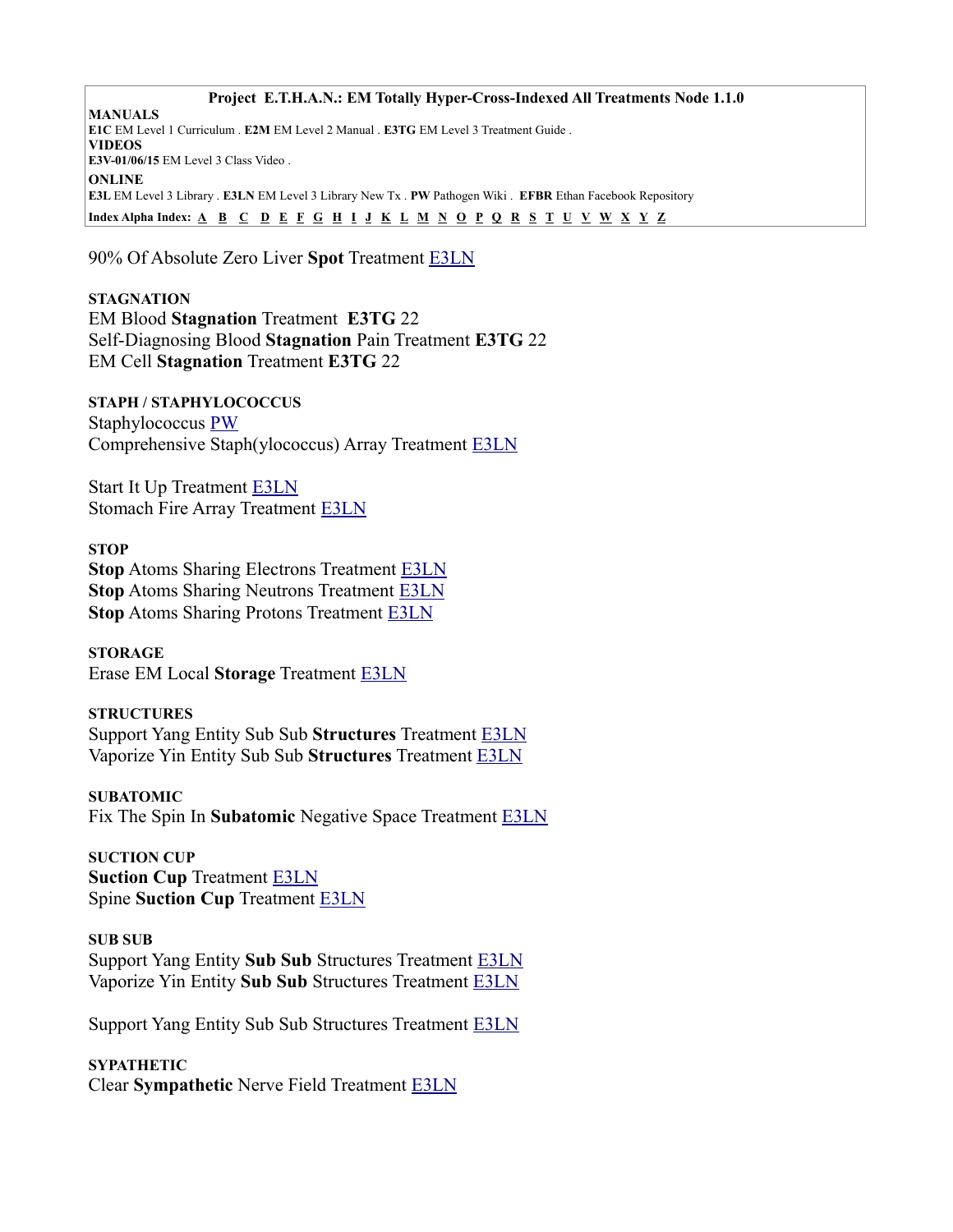# <span id="page-28-2"></span>**T**

# **TISSUE**

Clear Excess From The **Tissue**-Angles Treatment [E3LN](https://energymedicine.online/em3-new-em-level-3-treatments/#cet-a) EM Drip Fill All **Tissue** Depths Treatment [E3LN](https://energymedicine.online/em3-new-em-level-3-treatments/#edfat)  Comprehensive Soft **Tissue** Adhesions Array Treatment [E3LN](https://energymedicine.online/em3-new-em-level-3-treatments/#cstaa) Soft **Tissue** Adhesions Treatment [E3LN](https://energymedicine.online/em3-new-em-level-3-treatments/#stad)

**TISSUE-ANGLE / TISSUE-ANGLES** Clear Excess From The **Tissue-Angles** Treatment [E3LN](https://energymedicine.online/em3-new-em-level-3-treatments/#cet-a)

**TOXIN** Reflexive Pathogen **Toxin** Treatment [E3LN](https://energymedicine.online/em3-new-em-level-3-treatments/#rpt)

# **TUMOR**

New Amazing All **Tumor** Type Treatment **E3TG 30** Destroy All **Tumor** Types With Digestive Enzymes Treatment [E3LN](https://energymedicine.online/em3-new-em-level-3-treatments/#datt) Destroy All **Tumor** Types With Yin Excess Treatment [E3LN](https://energymedicine.online/em3-new-em-level-3-treatments/#dttye) 10 Minute Ice Crystal All **Tumor** Type Treatment [E3LN](https://energymedicine.online/em3-new-em-level-3-treatments/#10mic)

<type of problem> Ripple Effect Treatment [E3LN](https://energymedicine.online/em3-new-em-level-3-treatments/#topre)

# <span id="page-28-1"></span>**U**

**UNIFY Unify** Consciousness Treatment [E3LN](https://energymedicine.online/em3-new-em-level-3-treatments/#uc)

**UNTANGLE Untangle** Entangled Particles [E3LN](https://energymedicine.online/em3-new-em-level-3-treatments/#uep)

# <span id="page-28-0"></span>**V**

**VAPORIZE** Vaporize Mosquito Bite Treatment **E3LN** Vaporize Yin Entity Sub Sub Structures Treatment [E3LN](https://energymedicine.online/em3-new-em-level-3-treatments/#vapyinsss)

**VENULE** AVM Treatment **E3TG 27** Arteriole **Venule** Shunts Treatment **E3TG 27**

**VEIN** Clear Excess **Vein** Treatment **E3TG 25**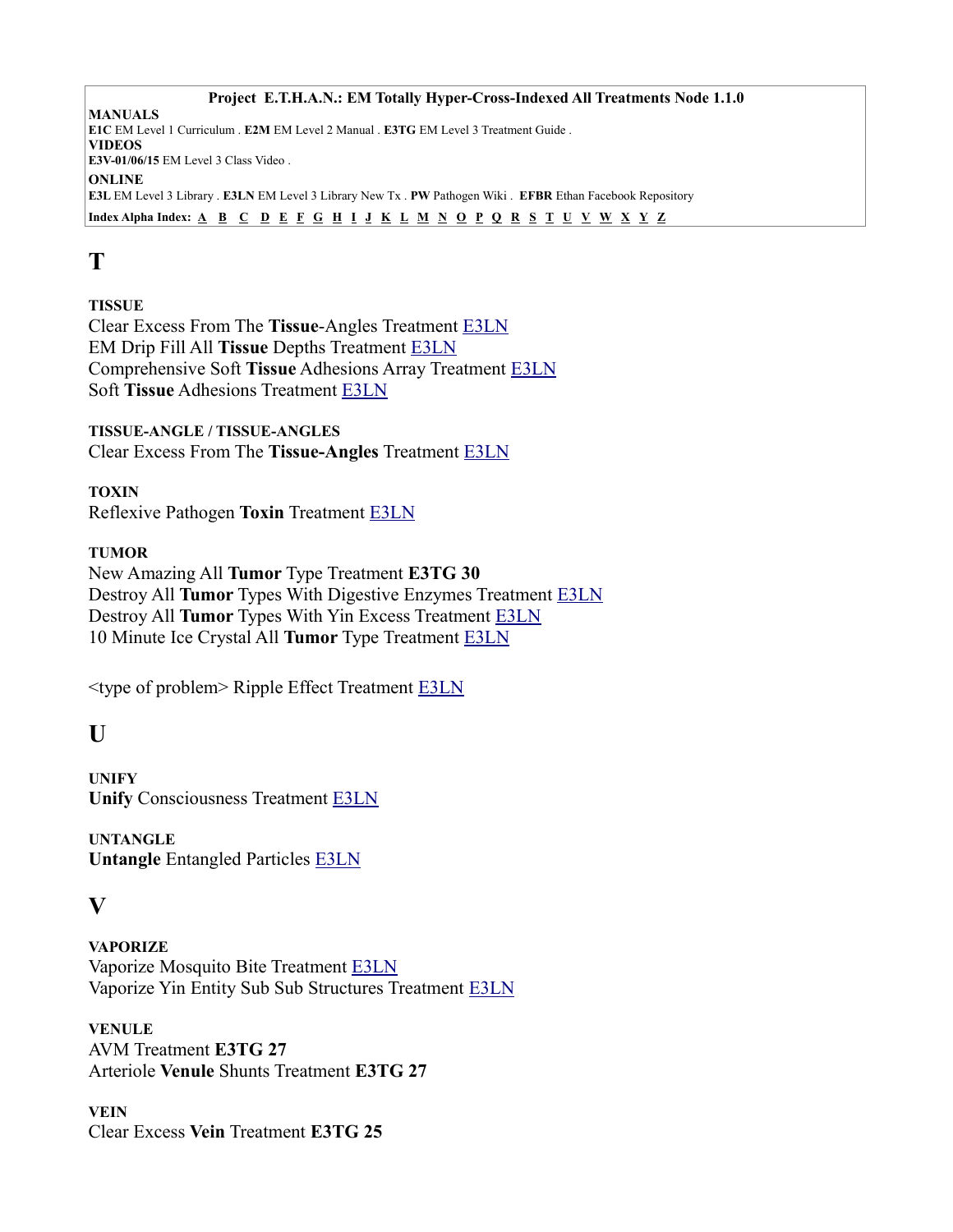**Vein** Plaque Purge Treatment **E3TG 26**

# **VECTOR**

Positive Life **Vector** Treatment [E3LN](https://energymedicine.online/em3-new-em-level-3-treatments/#plv)

# **VISCERA**

All **Viscera** Complete Circulation Treatment **E3TG 24**

# <span id="page-29-2"></span>**W**

**WART** 90% Of Absolute Zero **Wart** Treatment [E3LN](https://energymedicine.online/em3-new-em-level-3-treatments/#90azw)

Wrap It Up Treatment [E3LN](https://energymedicine.online/em3-new-em-level-3-treatments/#wrap)

**WOW** WOW **E1C 13, 15** Nuevo **Wow** Treatment [E3LN](https://energymedicine.online/em3-new-em-level-3-treatments/#nwow)

# <span id="page-29-1"></span>**X**

# <span id="page-29-0"></span>**Y**

**YANG** Balance Yin And **Yang** Entities In Genes Treatment [E3LN](https://energymedicine.online/em3-new-em-level-3-treatments/#baly-ygene) Balance Yin And **Yang** Entities In Nerves Treatment [E3LN](https://energymedicine.online/em3-new-em-level-3-treatments/#baly-ynerv) Support **Yang** Entity Sub Sub Structures Treatment [E3LN](https://energymedicine.online/em3-new-em-level-3-treatments/#supyangsss)

# **YIN**

Balance **Yin** And Yang Entities In Genes Treatment **E3LN** Balance **Yin** And Yang Entities In Nerves Treatment [E3LN](https://energymedicine.online/em3-new-em-level-3-treatments/#baly-ynerv) Calibrate **Yin** Entities Treatment [E3LN](https://energymedicine.online/em3-new-em-level-3-treatments/#calyin) Clear Destructive **Yin** Excess [E3LN](https://energymedicine.online/em3-new-em-level-3-treatments/#cdye) Destroy Moles With **Yin** Excess Treatment [E3LN](https://energymedicine.online/em3-new-em-level-3-treatments/#dmye) Destroy All Tumor Types With **Yin** Excess Treatment [E3LN](https://energymedicine.online/em3-new-em-level-3-treatments/#dttye) Vaporize **Yin** Entity Sub Sub Structures Treatment [E3LN](https://energymedicine.online/em3-new-em-level-3-treatments/#vapyinsss)

# **YIN EXCESS**

Clear Destructive **Yin Excess** [E3LN](https://energymedicine.online/em3-new-em-level-3-treatments/#cdye) Destroy Moles With **Yin Excess** Treatment [E3LN](https://energymedicine.online/em3-new-em-level-3-treatments/#dmye) Destroy All Tumor Types With **Yin Excess** Treatment [E3LN](https://energymedicine.online/em3-new-em-level-3-treatments/#dttye)